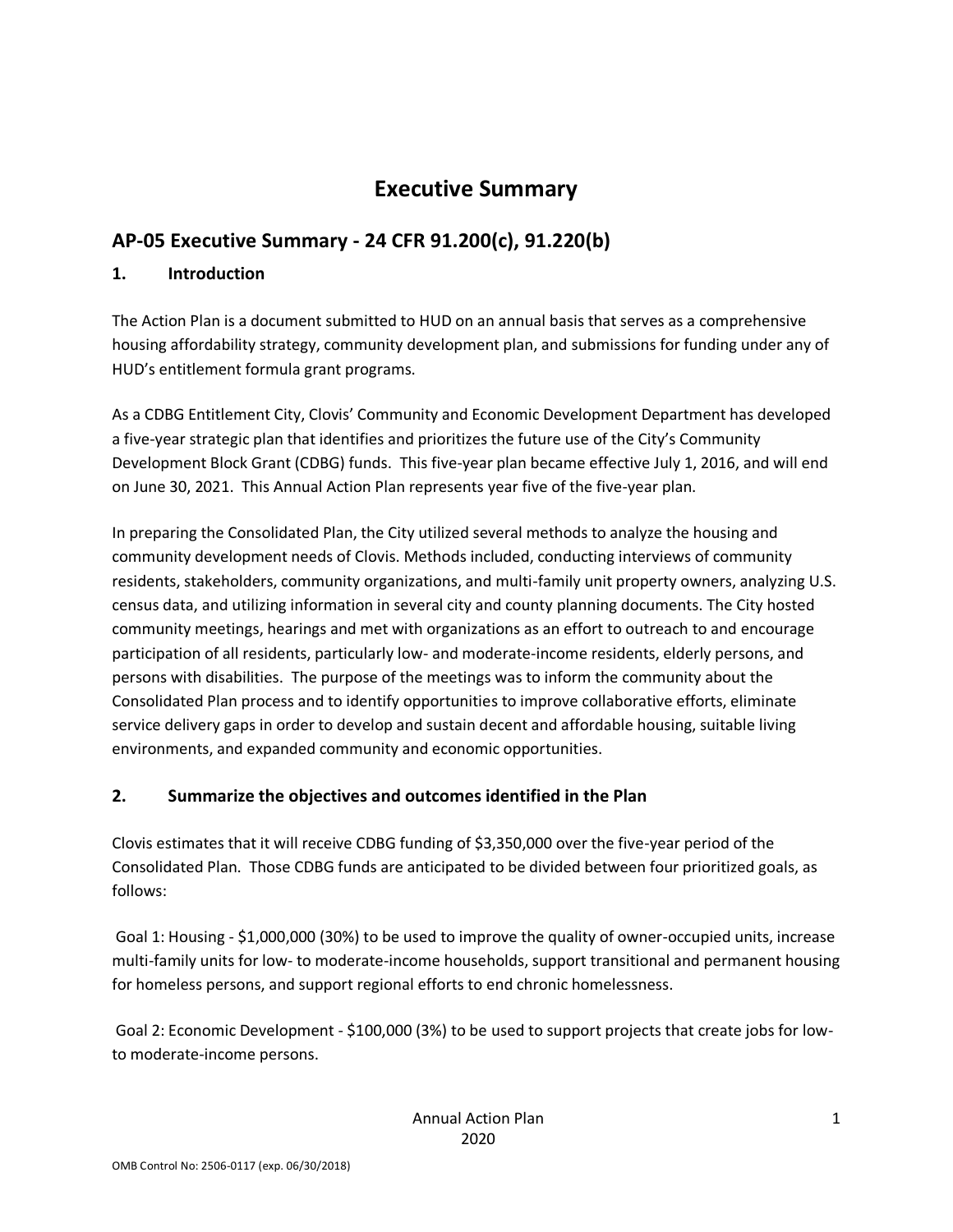Goal 3: Infrastructure - \$1,077,500 (32%) to be used to improve the quality and increase the quantity of public improvements that benefit low- to moderate-income residents and neighborhoods, improve the quality and increase the quantity of facilities that benefit neighborhoods, seniors, and those with special needs, and provide funds to bring public facilities into ADA compliance.

Goal 4: Public Services - \$502,500 (15%) to be used to provide code enforcement and additional policing that benefits low- to moderate-income neighborhoods, support senior and youth programs, support programs and activities that benefit those with special needs, and to support food pantry programs.

The Consolidated Plan is currently being amended to include additional uses for the Housing Goal. Specifically, to allow for the use of interim assistance payments for no more than three months of rent. The Economic Development goal is being amended to include programs that allow for the retention of jobs for low- to moderate-income persons, instead of just the creation of jobs.

#### **3. Evaluation of past performance**

This is an evaluation of past performance that helped lead the grantee to choose its goals or projects.

The following is an overview of the prior year performance and goals:

**Housing Rehabilitation** - To date, this project served 42 households during the FY 2019-20 period. Clovis has spent \$84,931.90 of the housing rehabilitation funds allocated by the City, and is on track to meet the goals identified in the FY 2019-20 Action Plan

**Area-Based Policing -** Additional policing has been continued with a dedicated Community Service Officer. The officer has been focusing on improving neighborhood conditions in CDBG eligible census tracts. Over 1,000 citations, notices, and individual calls for service were issued this past year and significant improvement has been made in struggling neighborhoods.

#### **Economic Development/Job Creation**

The City invests heavily in economic development activities using local resources to attract and retain businesses that provide high wage jobs for its citizens. Clovis used CDBG funds for the creation of a commercial kitchen project that allows LMI entrepreneurs expand their businesses. To date, the commercial kitchen has been completed, and eight LMI entrepreneurs have received assistance.

#### **Capital Improvements**

ADA Improvements: Various Locations (2017-18) - completed.

Helm/Lincoln Alley Reconstruction (2017-18) - completed.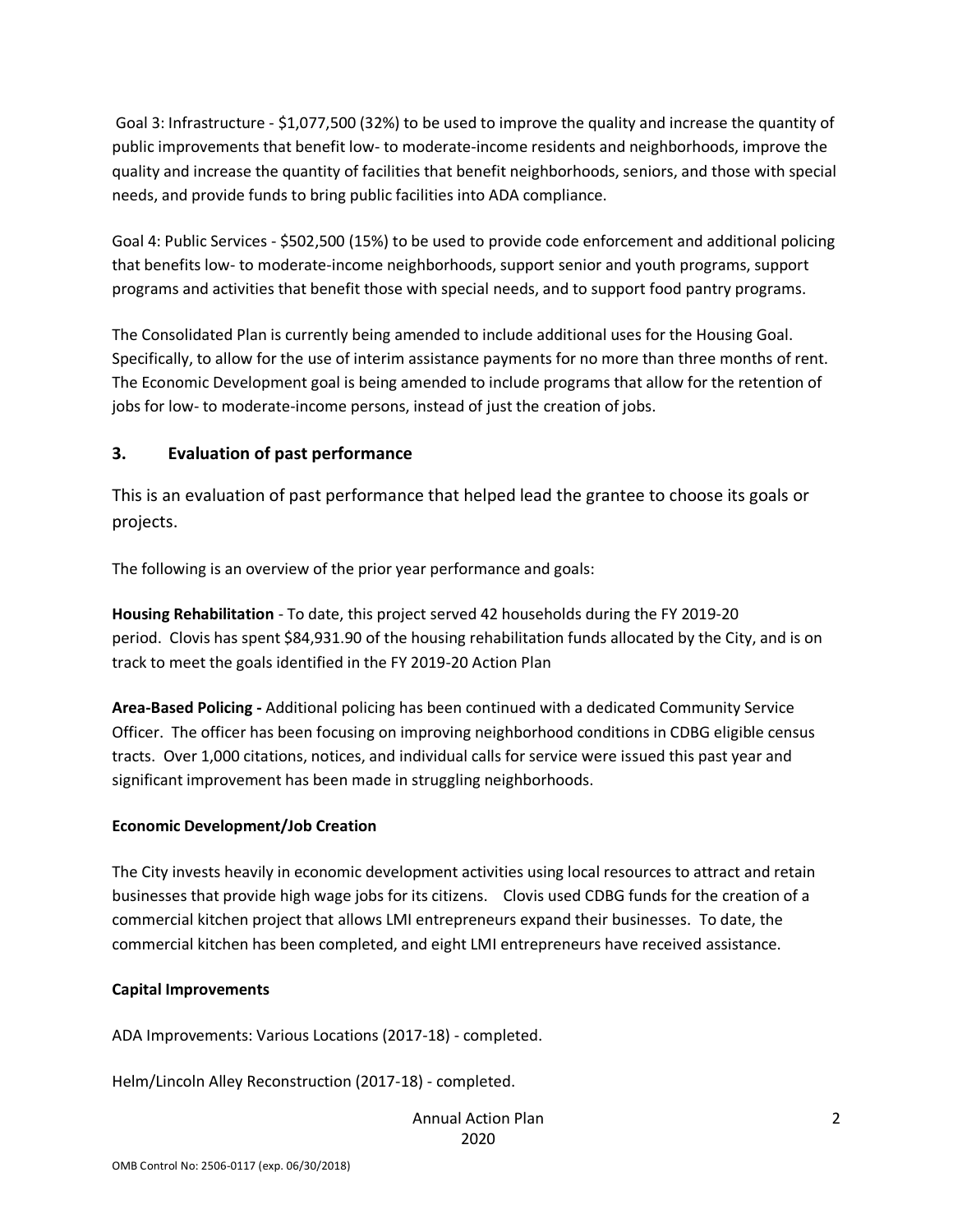Ashcroft/Holland Alley Reconstruction (2018-19) - completed.

Cherry Lane/Oxford Alley Reconstruction (2016-17) - completed.

All remaining projects are all under construction or in the process of being designed. The City invests in many capital improvement projects throughout the City including low-income neighborhoods using a variety of funding resources.

### **Affirmatively Furthering Fair Housing**

HUD requires any jurisdiction receiving funds to commit to affirmatively further fair housing. In accordance with HUD's requirements, the City of Clovis updated its Analysis of Impediments to Fair Housing Choice in November 2019. The Analysis was sent to HUD staff for review, where it currently remains.

### **4. Summary of Citizen Participation Process and consultation process**

Clovis developed a Citizen Participation Plan that was approved by City Council in 2006, and subsequently approved by HUD. Citizens, nonprofits, and all interested parties were provided adequate opportunity to review and comment on the plan. The purpose of the plan is to encourage citizens, particularly LMI residents, to participate in the development of the Consolidated Plan, Action Plans, Substantial Amendments, and Annual Performance Reports. Citizens are engaged through community meetings, public hearings, and individual interviews. The primary goals of Clovis' Citizen Participation Plan are 1) to generate significant public participation, specifically from LMI residents and those residing in LMI neighborhoods; 2) to gather data that accurately describes and quantifies housing and community development needs and to suggest workable solutions; and 3) to obtain comments on proposals for allocating resources. Throughout the determination of needs and allocation of resources relative to the Consolidated Plan, and the development of this action plan the City consulted with both internal and external departments, agencies, and individuals to understand Clovis' needs and available resources. Internally, Clovis met with several department representatives to provide information about the Consolidated Plan and the Community Development Block Grant. Department staff provided input on how CDBG resources can be utilized and leveraged to provide services such as housing programs, code enforcement, and infrastructure improvements.

### **5. Summary of public comments**

This could be a brief narrative summary or reference an attached document from the Citizen Participation section of the Con Plan.

The City of Clovis held a CDBG Proposal Workshop on February 13, 2020, in an effort to assist those who wish to submit a project proposal for consideration in the 2020-21 Annual Action Plan. The workshop was announced on Clovis social media and website, with a published notice on January 31, 2020. There

Annual Action Plan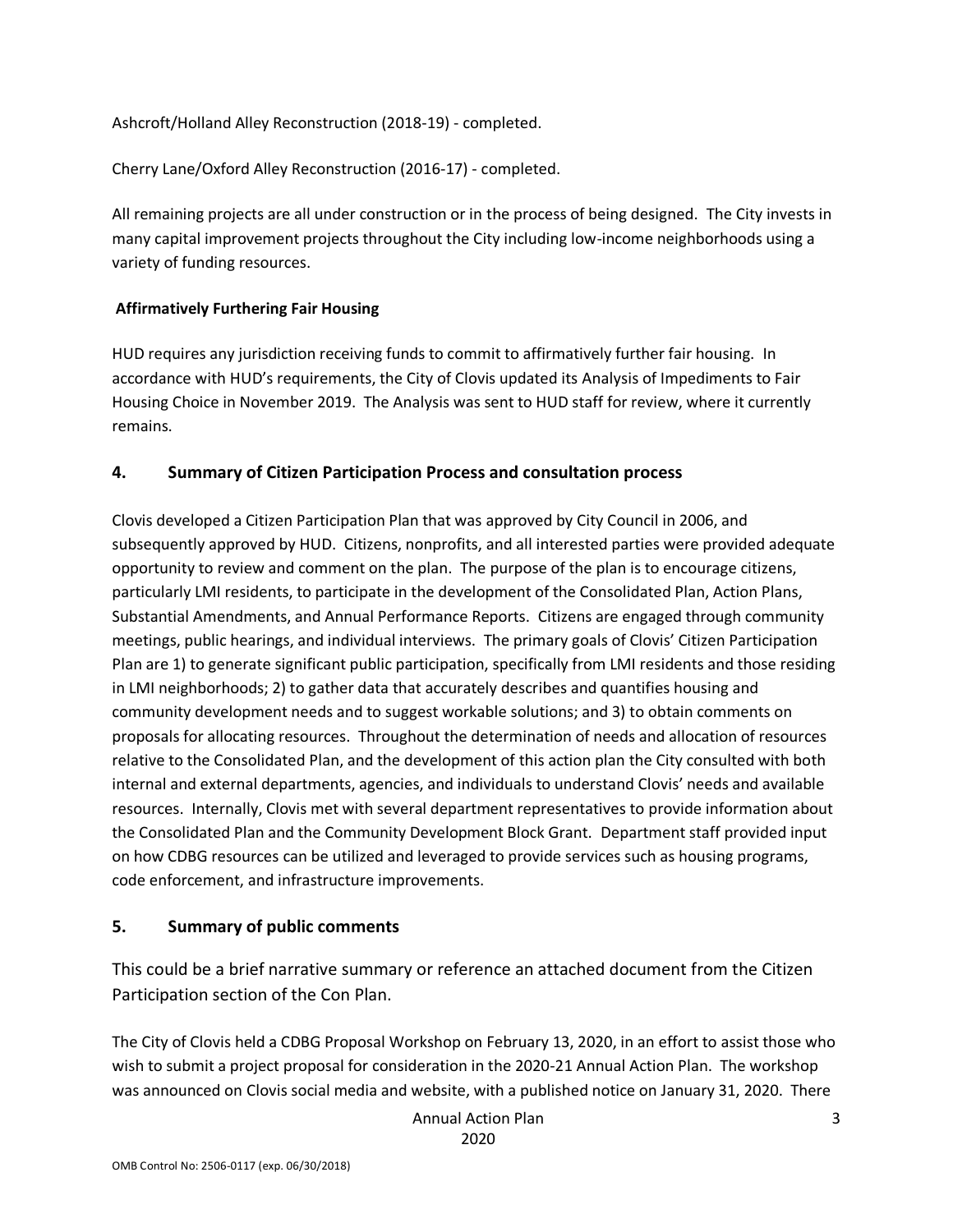was no outside attendance at the workshop. One public input meeting and one public hearing to obtain citizen input and to respond to proposals and questions were scheduled. The input meeting was to be held on March 18, 2020, with published notice on March 4, 2020. Due to COVID-19 – related orders about public gatherings, the in-person meeting was cancelled. The cancellation was published on Clovis social media and website, but it was requested that interested parties still provide comment either in writing, by phone, or through social media comments. No comments, written or oral, were received.

THIS PORTION HAS NOT YET OCCURRED, AND WILL BE REVISED IF NECESSARY. A public hearing was noticed on April 3, 2020, for a public hearing on May 4, 2020. Citizens were also noticed about the public hearing through the City's social media. No comments, written or oral, were received during the comment period. The public hearing notice included information about the locations at which the action plan would be available for review, and was published in the *The Business Journal* which services Clovis and the surrounding areas in both English and Spanish. Clovis was prepared to provide interpreters for non-English speaking citizens upon request. However, no requests were made. Both input meeting and the public hearing were held during evening hours at convenient locations that accommodate persons with disabilities.

### **6. Summary of comments or views not accepted and the reasons for not accepting them**

N/A – No comments received.

### **7. Summary**

Citizens were encouraged to participate in two public meetings held at the Clovis Planning and Development Services office, located in the heart of Clovis. Both were held during evening hours. Clovis staff was prepared to provide extensive information relative to the CDBG program, the preparation of the Consolidated Plan and Annual Action Plans, and the Citizen Participation process and its importance. Even though great effort on the part of the City went into preparation, the public input meeting did not facilitate public comment.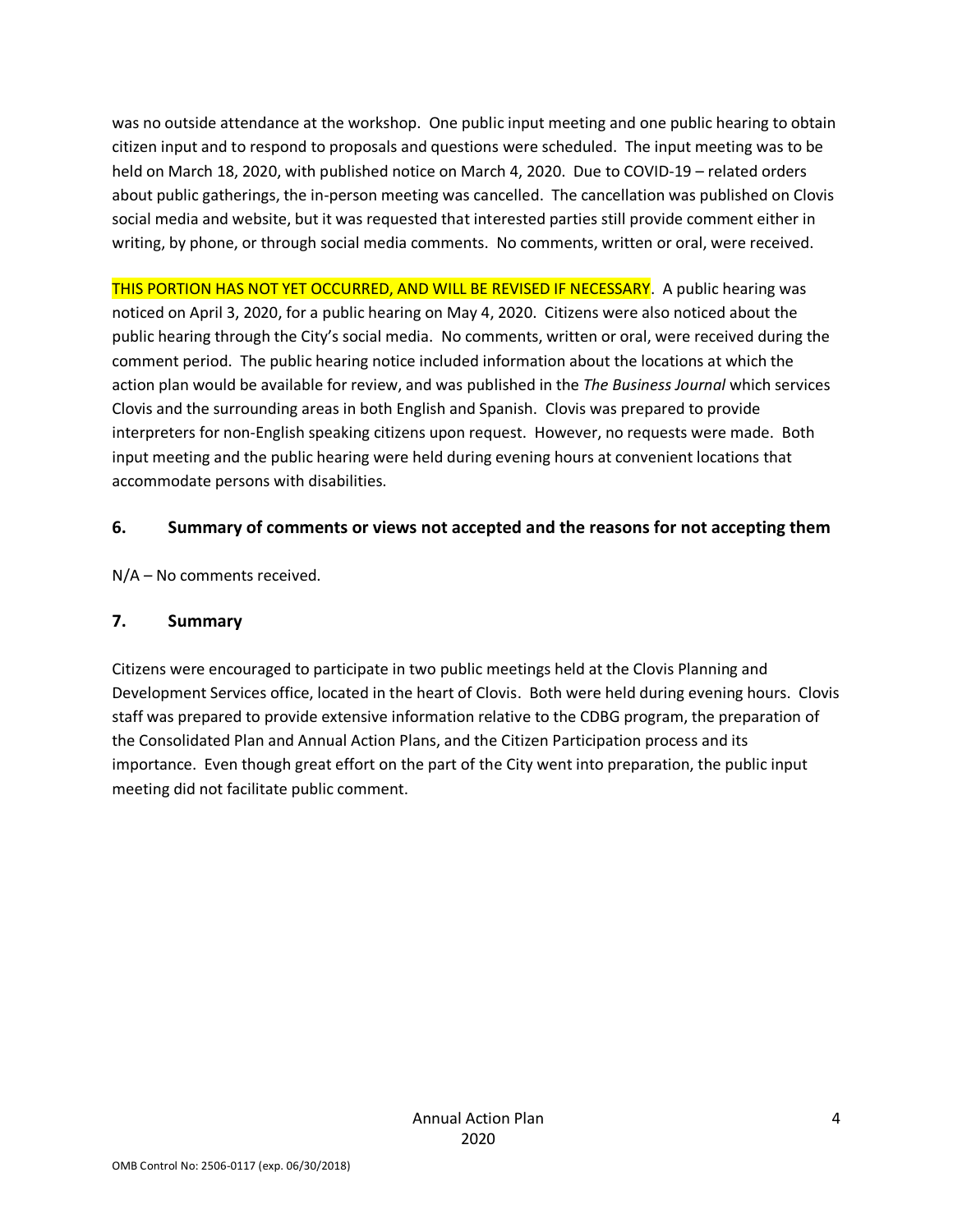# **PR-05 Lead & Responsible Agencies – 91.200(b)**

### **1. Agency/entity responsible for preparing/administering the Consolidated Plan**

Describe the agency/entity responsible for preparing the Consolidated Plan and those responsible for administration of each grant program and funding source.

| <b>Agency Role</b>        | <b>Name</b>   | Department/Agency |  |
|---------------------------|---------------|-------------------|--|
|                           |               |                   |  |
| <b>CDBG Administrator</b> | <b>CLOVIS</b> | Administration    |  |

**Table 1 – Responsible Agencies**

### **Narrative (optional)**

The City of Clovis Community and Economic Development Department serves as the lead department for the 2020-21 Action Plan and the administration of CDBG funds. The City's institutional structure consists of a council-manager form of government. Under the council-manager form of government, adopted by municipal code, the City Council provides policy direction to the city manager who is responsible for administering city operations. The council is the legislative body; which approves the budget and determines the tax rate, for example. The council also focuses on the community's goals, major projects, and such long-term considerations as community growth, land use development, capital improvement plans, capital financing, and strategic planning. The council hires a professional manager to carry out administrative responsibilities, and supervises the manager's performance.

### **Consolidated Plan Public Contact Information**

Heidi Crabtree, Housing Program Coordinator City of Clovis 1033 Fifth Street Clovis, CA 93612 (559) 324-2094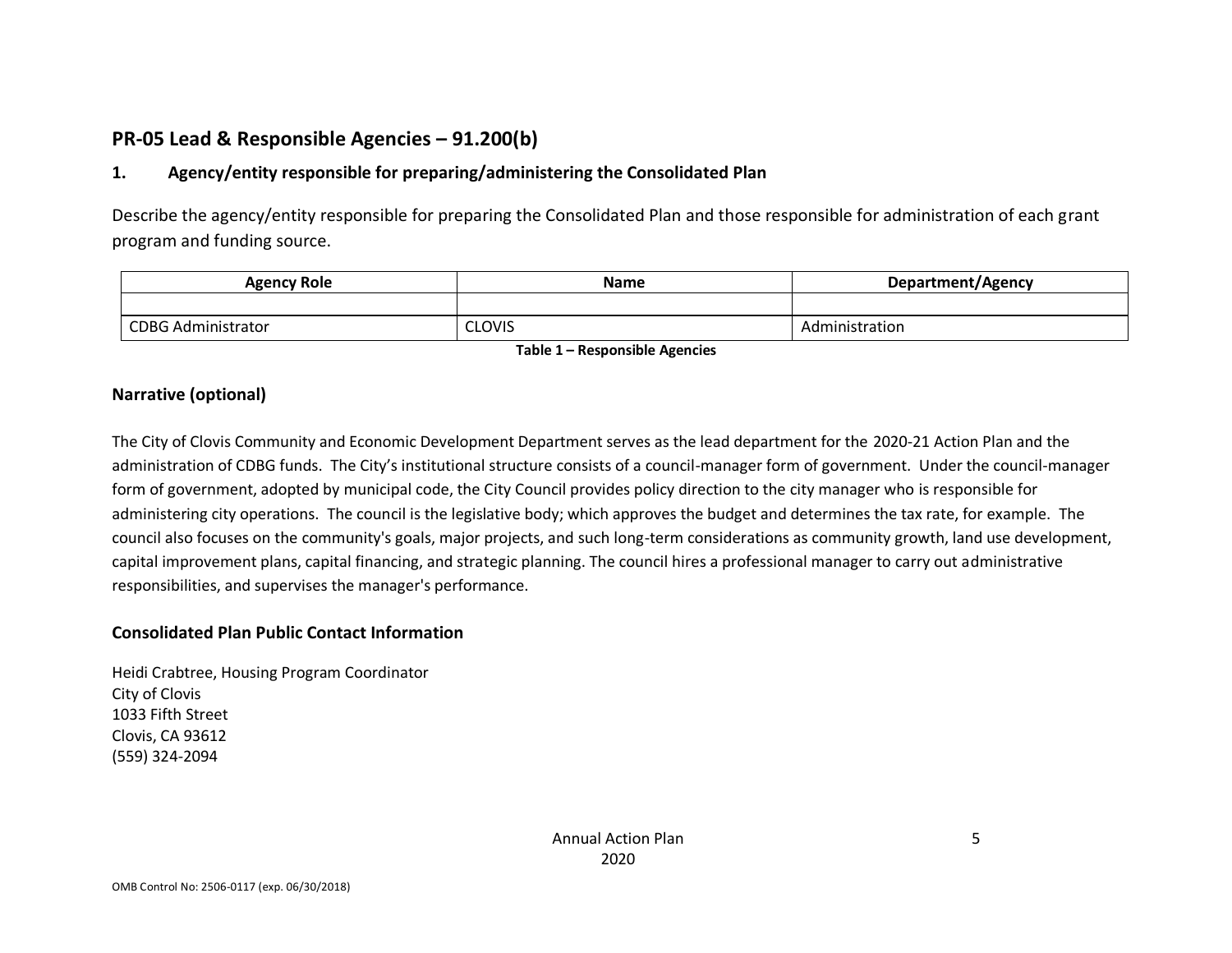# **AP-10 Consultation – 91.100, 91.200(b), 91.215(l)**

#### **1. Introduction**

Throughout the determination of needs and allocation of resources relative to this Action Plan, the City consulted with both internal and external departments, agencies, and individuals to understand Clovis' needs and available resources. Internally, Clovis met with several department representatives to provide information about the Consolidated Plan and the Community Development Block Grant. Department staff provided input on how CDBG resources can be utilized and leveraged to provide services such as housing programs, code enforcement, and infrastructure improvements.

## **Provide a concise summary of the jurisdiction's activities to enhance coordination between public and assisted housing providers and private and governmental health, mental health and service agencies (91.215(l))**

The City of Clovis currently does not have publicly-owned housing. However, the Fresno Housing Authority has started construction on a 60-unit apartment complex for low-income tenants. Construction is anticipated to be completed by early 2021. The project is called Solivita Commons, and is located at the Northeast Corner of Willow and Alluvial Avenues in Clovis. Clovis provided \$1,000,000 toward the construction of the project through its Affordable Housing Development Impact Fee Reduction Program. In addition, the City works closely with Housing Authority provide referrals for Section 8 vouchers to Clovis residents.

## **Describe coordination with the Continuum of Care and efforts to address the needs of homeless persons (particularly chronically homeless individuals and families, families with children, veterans, and unaccompanied youth) and persons at risk of homelessness.**

The City of Clovis is an active member of the Fresno Madera Continuum of Care (FMCoC), which is the organization that acts as the regional planning body to address homelessness. This collaborative group addresses homeless issues including chronic homelessness, homelessness prevention, and discharge coordination policies on the region-wide basis of Fresno and Madera Counties, which includes the City of Clovis. Based upon the consultation process, the City has recognized a need for shelters for other at-risk populations such as youth and veterans, and will pursue projects to serve these populations.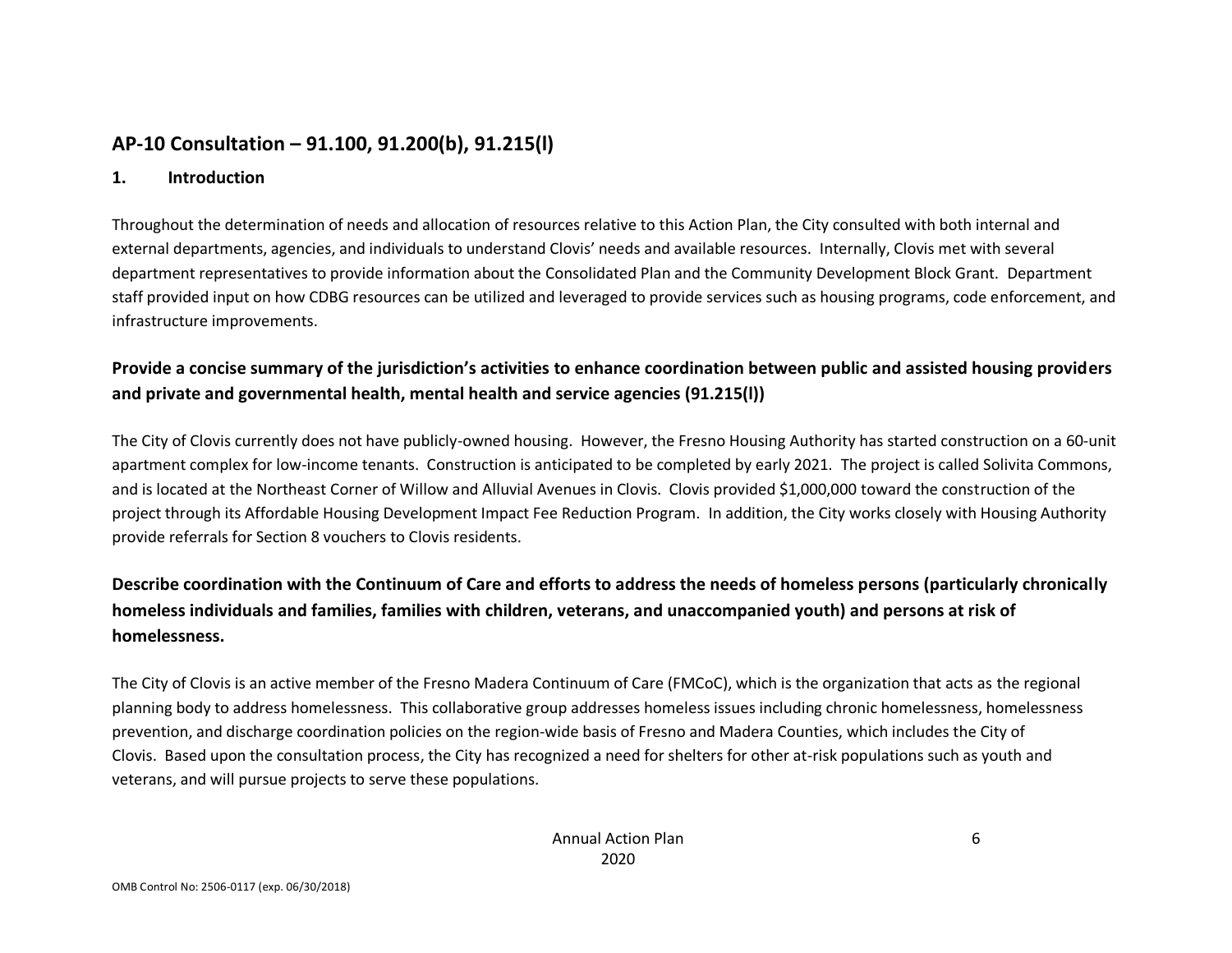**Describe consultation with the Continuum(s) of Care that serves the jurisdiction's area in determining how to allocate ESG funds, develop performance standards for and evaluate outcomes of projects and activities assisted by ESG funds, and develop funding, policies and procedures for the operation and administration of HMIS**

The City of Clovis does not receive ESG funding.

|             | Agency/Group/Organization                                                                                                                                         | Fresno Madera Continuum of Care                                                                                                                                                                       |
|-------------|-------------------------------------------------------------------------------------------------------------------------------------------------------------------|-------------------------------------------------------------------------------------------------------------------------------------------------------------------------------------------------------|
|             | <b>Agency/Group/Organization Type</b>                                                                                                                             | Services-homeless                                                                                                                                                                                     |
|             | What section of the Plan was addressed by Consultation?                                                                                                           | Homeless Needs - Chronically homeless<br>Homeless Needs - Families with children<br>Homelessness Needs - Veterans<br>Homelessness Needs - Unaccompanied youth<br><b>Homelessness Strategy</b>         |
|             | Briefly describe how the Agency/Group/Organization was<br>consulted. What are the anticipated outcomes of the consultation<br>or areas for improved coordination? | Based upon the consultation process, the City has recognized a<br>need for shelters and other at-risk populations such as youth and<br>veterans, and will pursue projects to serve these populations. |
| $2^{\circ}$ | Agency/Group/Organization                                                                                                                                         | <b>FRESNO HOUSING AUTHORITY</b>                                                                                                                                                                       |
|             | <b>Agency/Group/Organization Type</b>                                                                                                                             | Housing<br><b>PHA</b><br>Services - Housing                                                                                                                                                           |
|             | What section of the Plan was addressed by Consultation?                                                                                                           | Housing Need Assessment<br><b>Public Housing Needs</b><br><b>Market Analysis</b>                                                                                                                      |
|             | Briefly describe how the Agency/Group/Organization was<br>consulted. What are the anticipated outcomes of the consultation<br>or areas for improved coordination? | Based upon the consultation process, the City has recognized a<br>need for public housing                                                                                                             |
|             | <b>Annual Action Plan</b>                                                                                                                                         |                                                                                                                                                                                                       |

**Table 2 – Agencies, groups, organizations who participated**

Annual Action Plan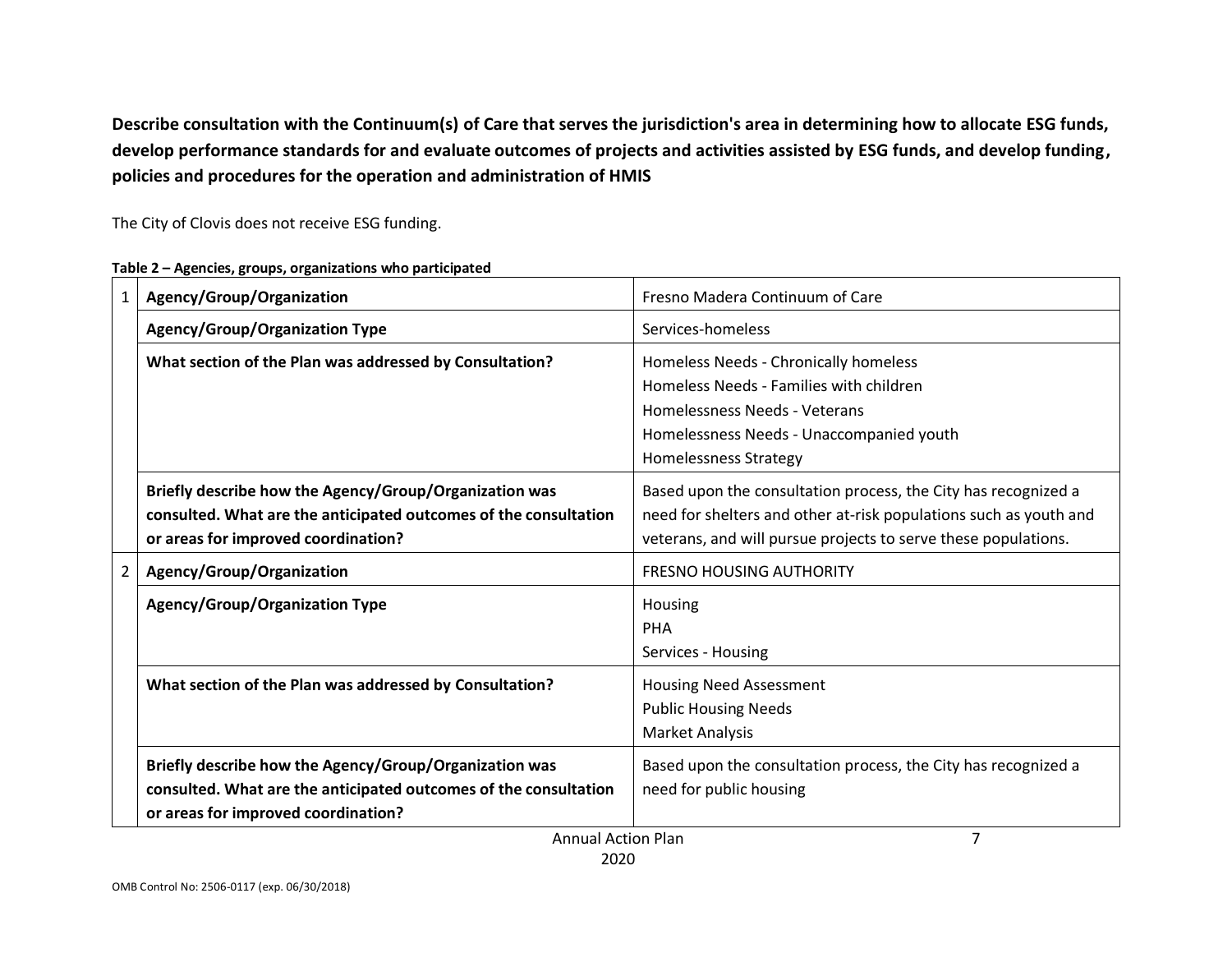### **Identify any Agency Types not consulted and provide rationale for not consulting**

N/A

### **Other local/regional/state/federal planning efforts considered when preparing the Plan**

| Name of Plan                  | <b>Lead Organization</b>                   | How do the goals of your Strategic Plan overlap with the goals of each plan?                     |
|-------------------------------|--------------------------------------------|--------------------------------------------------------------------------------------------------|
| Continuum of Care             | Fresno Madera                              | This effort aligns with the strategic plan goal to support activities to respond to homelessness |
|                               | Continuum of Care                          | and its impacts on the community.                                                                |
| City of Clovis                |                                            | Government Code Section (GSC) 65300 requires cities and counties to adopt and maintain a         |
| <b>Housing Element</b>        | City of Clovis                             | General Plan with a minimum of seven mandatory elements: Land Use, Circulation, Housing,         |
| $(2015 - 2023)$               |                                            | Conservation, Open Space, Noise, and Safety.                                                     |
|                               | <b>Fresno State</b>                        | The San Joaquin Valley Housing Collaborative (SJVHC) serves as a regional voice for effective    |
| SJVHC Goals and<br>Objectives | Community &<br><b>Economic Development</b> | affordable housing policy in the San Joaquin Valley. The group establishes and supports a        |
|                               |                                            | broad network of partners to promote and increase the development of affordable and              |
|                               |                                            | workforce housing in the Valley.                                                                 |

**Table 3 – Other local / regional / federal planning efforts**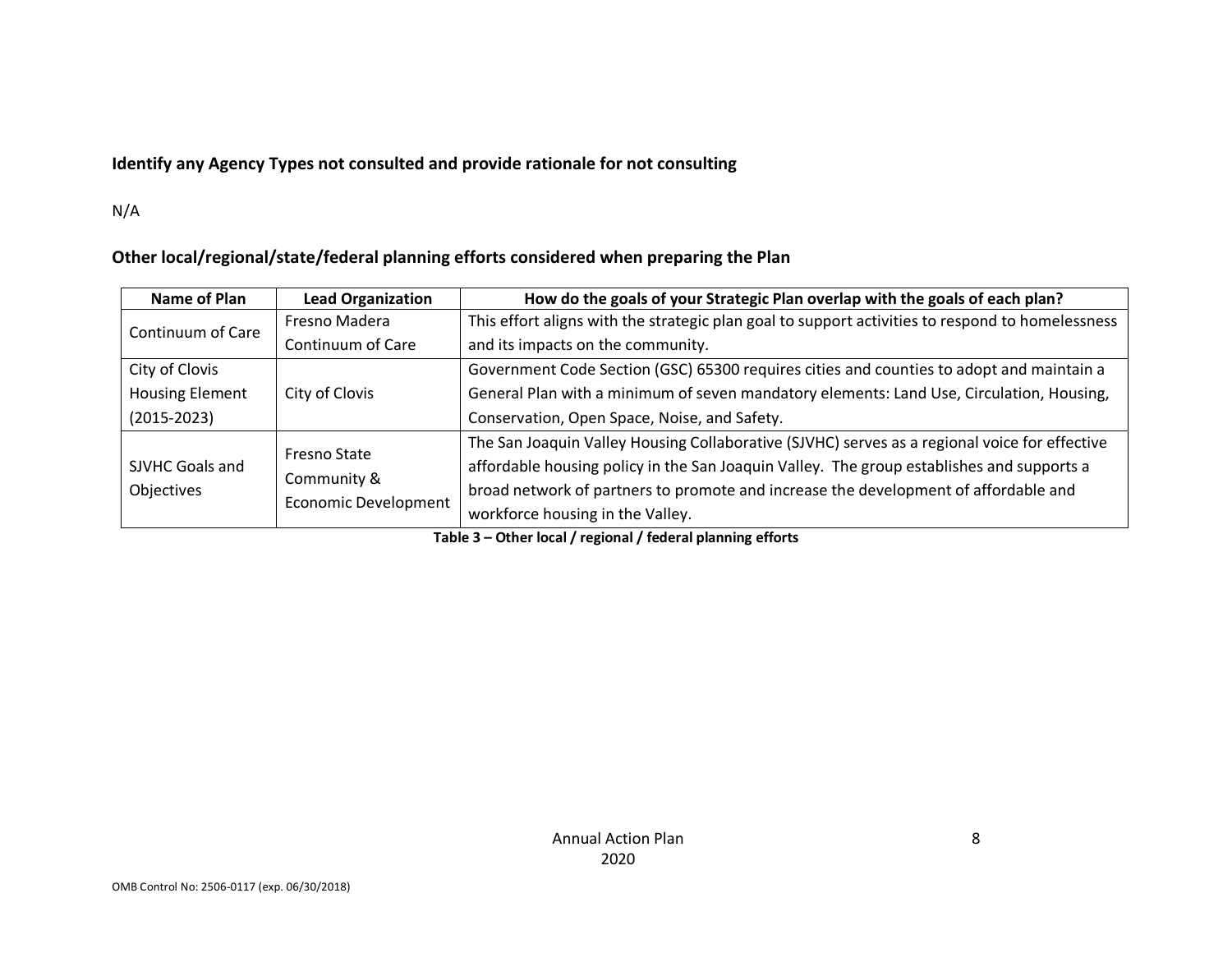## **AP-12 Participation – 91.105, 91.200(c)**

### **1. Summary of citizen participation process/Efforts made to broaden citizen participation Summarize citizen participation process and how it impacted goal-setting**

Clovis developed a Citizen Participation Plan that was approved by City Council in 2006, and subsequently approved by HUD. Citizens, nonprofits, and all interested parties were provided adequate opportunity to review and comment on the plan. The purpose of the plan is to encourage citizens, particularly LMI residents, to participate in the development of the Consolidated Plan, Action Plans, Substantial Amendments, and Annual Performance Reports. Citizens are engaged through community meetings, public hearings, and individual interviews. The primary goals of Clovis' Citizen Participation Plan are 1) to generate significant public participation, specifically from LMI residents and those residing in LMI neighborhoods; 2) to gather data that accurately describes and quantifies housing and community development needs and to suggest workable solutions; and 3) to obtain comments on proposals for allocating resources. Throughout the determination of needs and allocation of resources relative to the Consolidated Plan, and the development of this action plan the City consulted with both internal and external departments, agencies, and individuals to understand Clovis' needs and available resources. Internally, Clovis met with several department representatives to provide information about the Consolidated Plan and the Community Development Block Grant. Department staff provided input on how CDBG resources can be utilized and leveraged to provide services such as housing programs,

The City of Clovis held a CDBG Proposal Workshop on February 13, 2020, in an effort to assist those who wish to submit a project proposal for consideration in the 2020-21 Annual Action Plan. The workshop was announced on Clovis social media and website, with a published notice on January 31, 2020. There was no outside attendance at the workshop. One public input meeting and one public hearing to obtain citizen input and to respond to proposals and questions were scheduled. The input meeting was to be held on March 18, 2020, with published notice on March 4, 2020. Due to COVID-19 – related orders about public gatherings, the in-person meeting was cancelled. The cancellation was published on Clovis social media and website, but it was requested that interested parties still provide comment either in writing, by phone, or through social media comments. No comments, written or oral, were received.

THIS PORTION HAS NOT YET OCCURRED, AND WILL BE REVISED IF NECESSARY. A public hearing was noticed on April 3, 2020, for a public hearing on May 4, 2020. Citizens were also noticed about the public hearing through the City's social media. No comments, written or oral, were received during the comment period. The public hearing notice included information about the locations at which the action plan would be available for review, and was published in the *The Business Journal* which services Clovis and the surrounding areas in both English and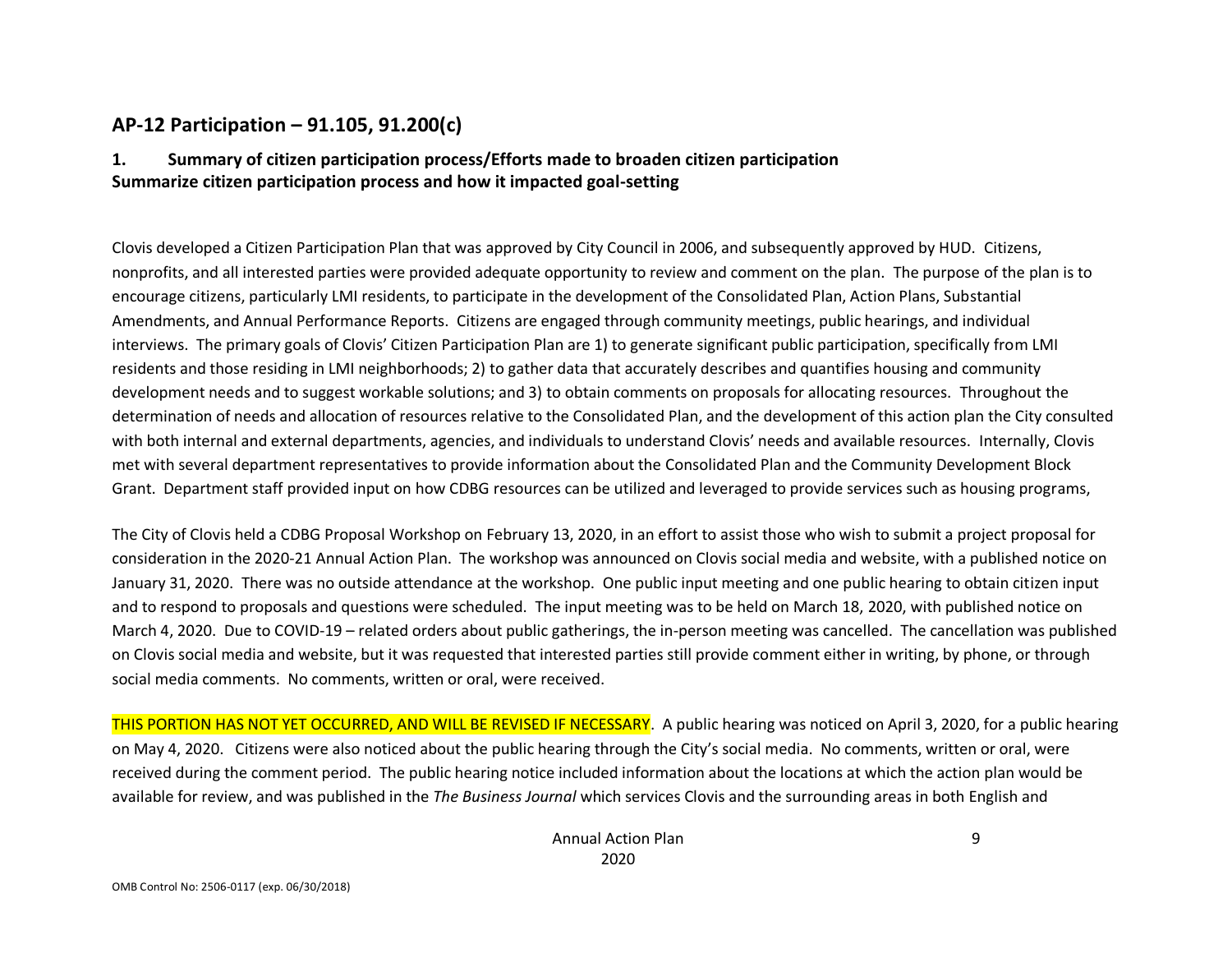Spanish. Clovis was prepared to provide interpreters for non-English speaking citizens upon request. However, no requests were made. Both input meeting and the public hearing were held during evening hours at convenient locations that accommodate persons with disabilities.

### **Citizen Participation Outreach**

| <b>Sort Order</b> | <b>Mode of Outreach</b> | <b>Target of Outreach</b>                                       | <b>Summary of</b>    | Summary of        | <b>Summary of comments</b> | URL (If     |
|-------------------|-------------------------|-----------------------------------------------------------------|----------------------|-------------------|----------------------------|-------------|
|                   |                         |                                                                 | response/attendance  | comments received | not accepted               | applicable) |
|                   |                         |                                                                 |                      |                   | and reasons                |             |
|                   |                         | Minorities                                                      |                      |                   |                            |             |
|                   |                         | Non-English<br>Speaking - Specify<br>other language:<br>Spanish |                      |                   |                            |             |
|                   |                         | Persons with                                                    |                      | No public         |                            |             |
| 1                 | <b>Public Meeting</b>   | disabilities                                                    | No public attendance | comments          | N/A                        |             |
|                   |                         | Non-                                                            |                      |                   |                            |             |
|                   |                         | targeted/broad                                                  |                      |                   |                            |             |
|                   |                         | community                                                       |                      |                   |                            |             |
|                   |                         |                                                                 |                      |                   |                            |             |
|                   |                         | <b>Residents of Public</b>                                      |                      |                   |                            |             |
|                   |                         | and Assisted                                                    |                      |                   |                            |             |
|                   |                         | Housing                                                         |                      |                   |                            |             |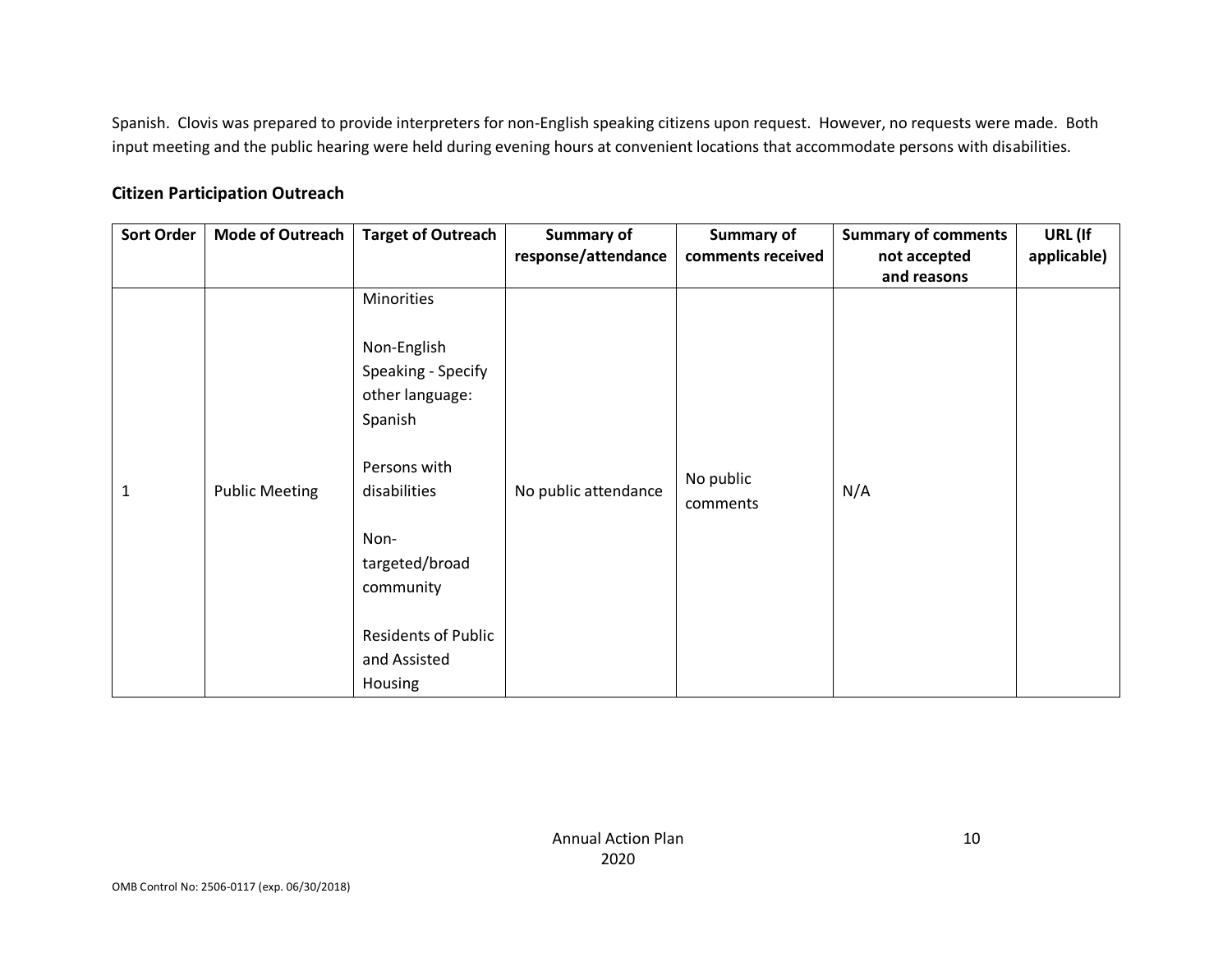| <b>Sort Order</b> | <b>Mode of Outreach</b> | <b>Target of Outreach</b>  | Summary of            | <b>Summary of</b>   | <b>Summary of comments</b> | URL (If     |
|-------------------|-------------------------|----------------------------|-----------------------|---------------------|----------------------------|-------------|
|                   |                         |                            | response/attendance   | comments received   | not accepted               | applicable) |
|                   |                         |                            |                       |                     | and reasons                |             |
|                   |                         | <b>Minorities</b>          |                       |                     |                            |             |
|                   |                         |                            |                       |                     |                            |             |
|                   |                         | Non-English                |                       |                     |                            |             |
|                   |                         | Speaking - Specify         |                       |                     |                            |             |
|                   |                         | other language:            |                       |                     |                            |             |
|                   |                         | Spanish                    |                       | Elderly should be a |                            |             |
|                   |                         |                            | Representative of     | priority to serve,  |                            |             |
|                   |                         | Persons with               | Elder Abuse Services, | and inquired about  |                            |             |
| $\overline{2}$    | <b>Public Hearing</b>   | disabilities               | Inc. was in           | submitting a        | N/A                        |             |
|                   |                         |                            | attendance for the    | proposal for        |                            |             |
|                   |                         | Non-                       | public hearing.       | funding for FY      |                            |             |
|                   |                         | targeted/broad             |                       | 2020-21.            |                            |             |
|                   |                         | community                  |                       |                     |                            |             |
|                   |                         |                            |                       |                     |                            |             |
|                   |                         | <b>Residents of Public</b> |                       |                     |                            |             |
|                   |                         | and Assisted               |                       |                     |                            |             |
|                   |                         | Housing                    |                       |                     |                            |             |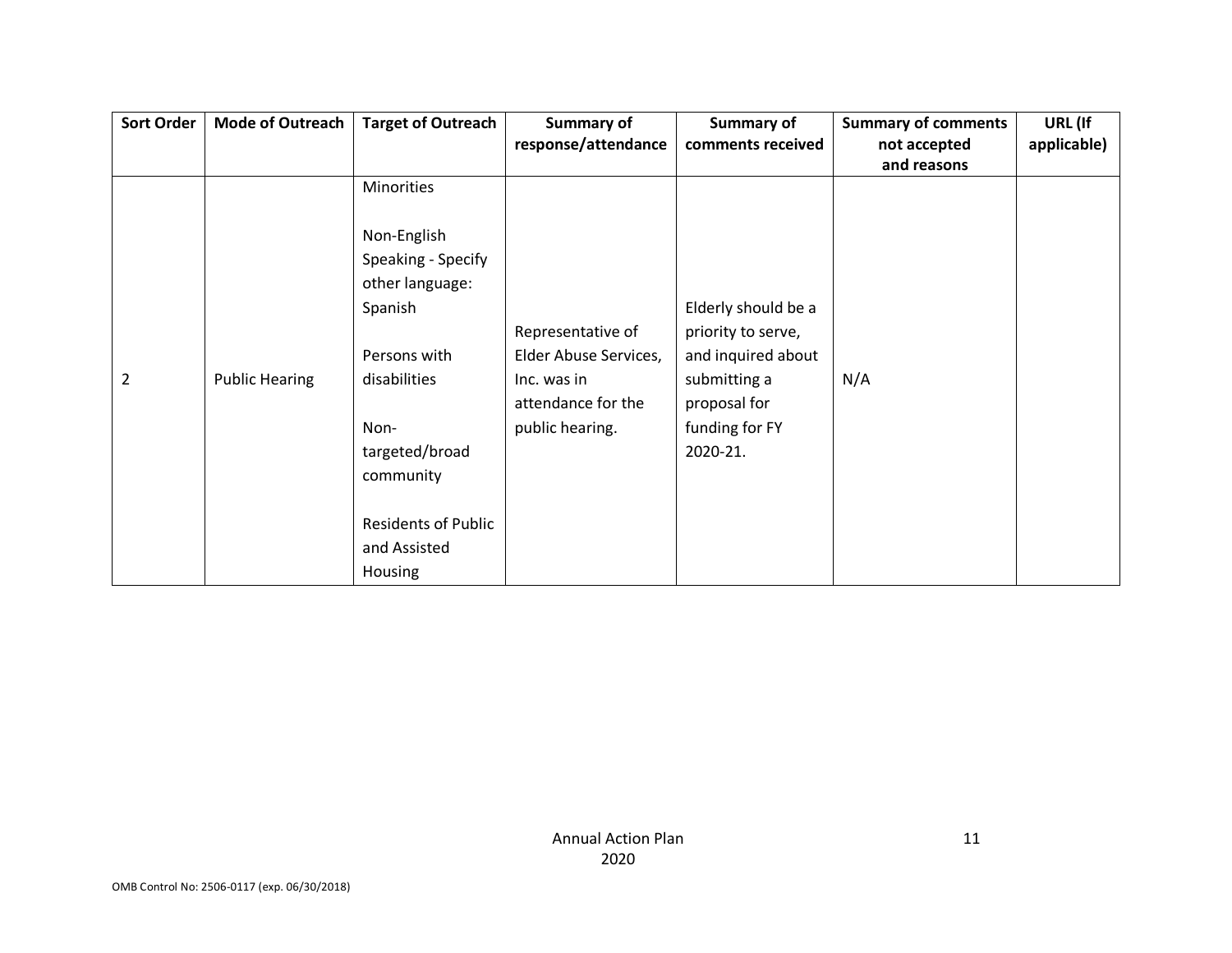| Sort Order | <b>Mode of Outreach</b> | <b>Target of Outreach</b>                                                                                                                                                                       | Summary of                                                                                                     | <b>Summary of</b>     | <b>Summary of comments</b> | URL (If     |
|------------|-------------------------|-------------------------------------------------------------------------------------------------------------------------------------------------------------------------------------------------|----------------------------------------------------------------------------------------------------------------|-----------------------|----------------------------|-------------|
|            |                         |                                                                                                                                                                                                 | response/attendance                                                                                            | comments received     | not accepted               | applicable) |
|            |                         |                                                                                                                                                                                                 |                                                                                                                |                       | and reasons                |             |
|            |                         | Minorities                                                                                                                                                                                      |                                                                                                                |                       |                            |             |
| 3          | Newspaper Ad            | Non-English<br>Speaking - Specify<br>other language:<br>Spanish<br>Persons with<br>disabilities<br>Non-<br>targeted/broad<br>community<br><b>Residents of Public</b><br>and Assisted<br>Housing | Published notice<br>requesting comments<br>during 30-day<br>comment period<br>leading up to public<br>hearing. | No public<br>comments | N/A                        |             |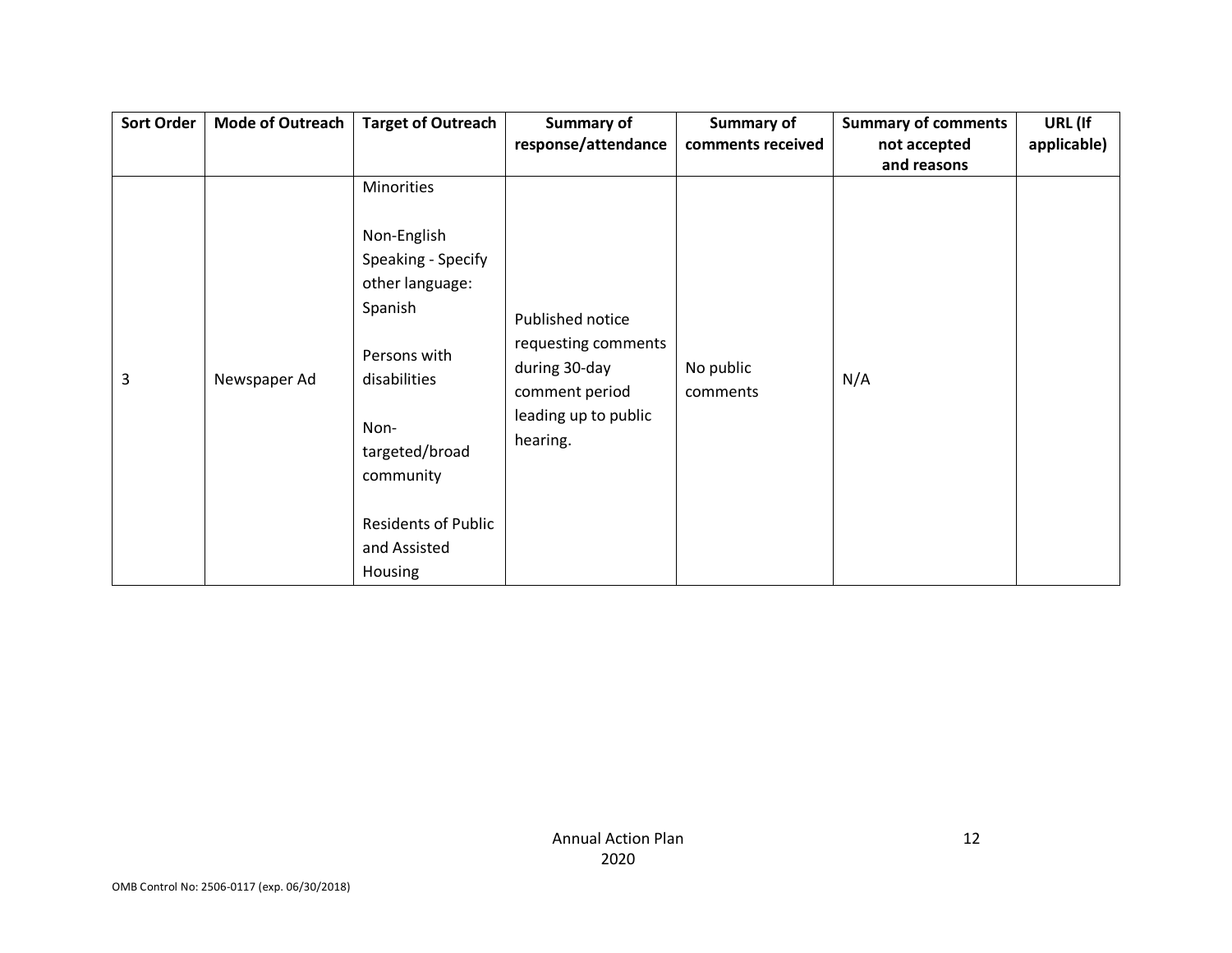| <b>Sort Order</b> | <b>Mode of Outreach</b> | <b>Target of Outreach</b>  | <b>Summary of</b>                    | <b>Summary of</b> | <b>Summary of comments</b> | URL (If     |
|-------------------|-------------------------|----------------------------|--------------------------------------|-------------------|----------------------------|-------------|
|                   |                         |                            | response/attendance                  | comments received | not accepted               | applicable) |
|                   |                         |                            |                                      |                   | and reasons                |             |
|                   |                         | Minorities                 |                                      |                   |                            |             |
|                   |                         | Non-English                |                                      |                   |                            |             |
|                   |                         | Speaking - Specify         |                                      |                   |                            |             |
|                   |                         | other language:            |                                      |                   |                            |             |
|                   |                         | Spanish                    |                                      |                   |                            |             |
|                   |                         | Persons with               | Advertised public                    | No comments       |                            |             |
| 4                 | Internet Outreach       | disabilities               | input meeting and<br>public hearing. | received          | N/A                        |             |
|                   |                         | Non-                       |                                      |                   |                            |             |
|                   |                         | targeted/broad             |                                      |                   |                            |             |
|                   |                         | community                  |                                      |                   |                            |             |
|                   |                         |                            |                                      |                   |                            |             |
|                   |                         | <b>Residents of Public</b> |                                      |                   |                            |             |
|                   |                         | and Assisted               |                                      |                   |                            |             |
|                   |                         | Housing                    |                                      |                   |                            |             |

**Table 4 – Citizen Participation Outreach**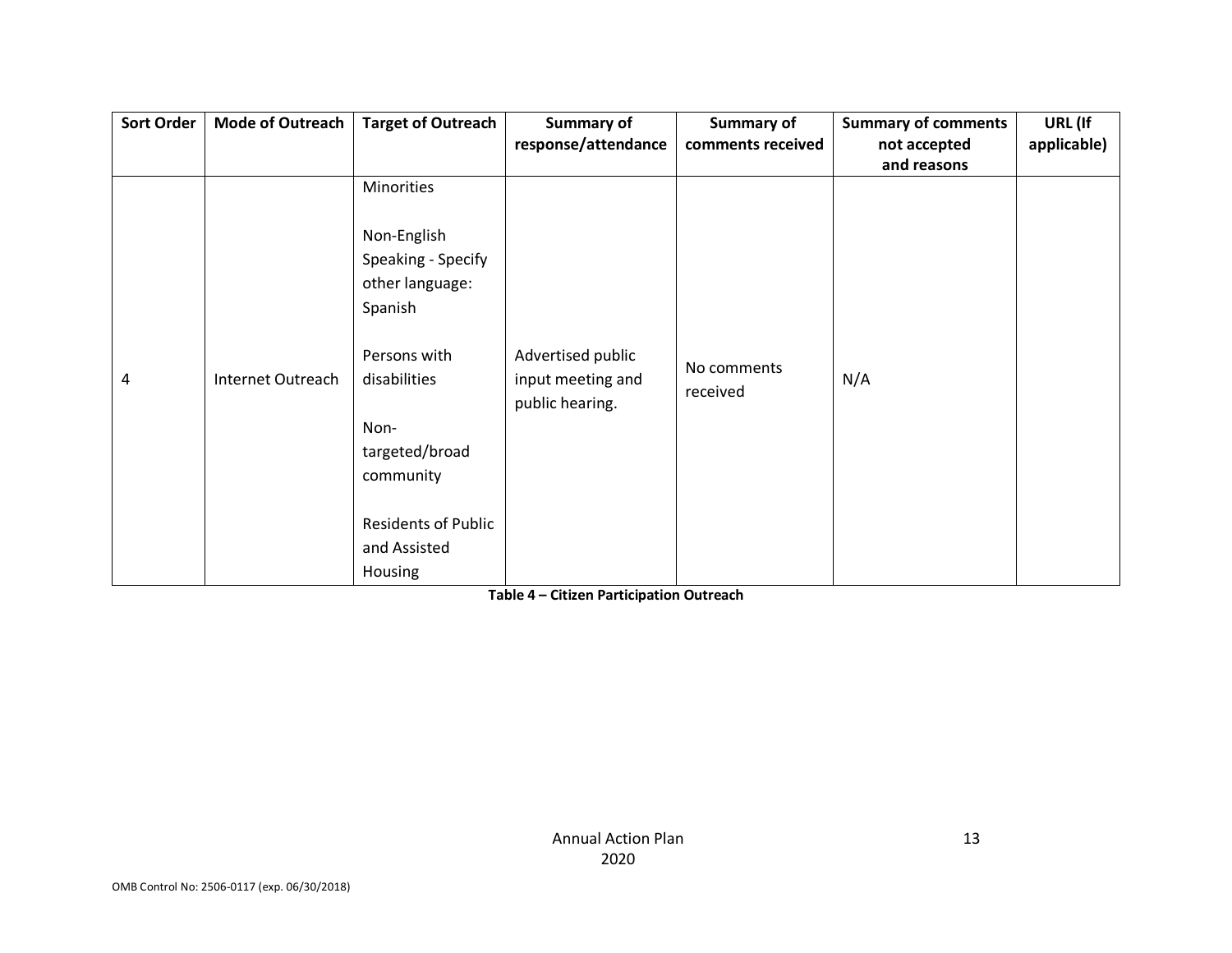# **Expected Resources**

# **AP-15 Expected Resources – 91.220(c)(1,2)**

### **Introduction**

The City anticipates that, over the five year period of the current Consolidated Plan, CDBG allocations totalling \$3,350,000 will be received. These funds will be used for activities such as housing, infrastructure, public facilities and services, and economic development. 100% of the CDBG funds used will benefit LMI persons.

#### **Anticipated Resources**

| Source of<br>Program |                     | <b>Uses of Funds</b>                                                                                     |                              |                       | <b>Expected Amount Available Year 1</b> |              | Expected                                              | <b>Narrative Description</b> |
|----------------------|---------------------|----------------------------------------------------------------------------------------------------------|------------------------------|-----------------------|-----------------------------------------|--------------|-------------------------------------------------------|------------------------------|
|                      | <b>Funds</b>        |                                                                                                          | Annual<br><b>Allocation:</b> | Program<br>Income: \$ | <b>Prior Year</b><br><b>Resources:</b>  | Total:<br>\$ | Amount<br><b>Available</b><br>Remainder<br>of ConPlan |                              |
| <b>CDBG</b>          | public -<br>federal | Acquisition<br><b>Admin and Planning</b><br>Economic<br>Development<br>Housing<br>Public<br>Improvements |                              |                       |                                         |              |                                                       | See introduction             |
|                      |                     | <b>Public Services</b>                                                                                   | 750,024                      | 0                     | 0                                       | 750,024      | 0                                                     |                              |

**Table 5 - Expected Resources – Priority Table**

Annual Action Plan 2020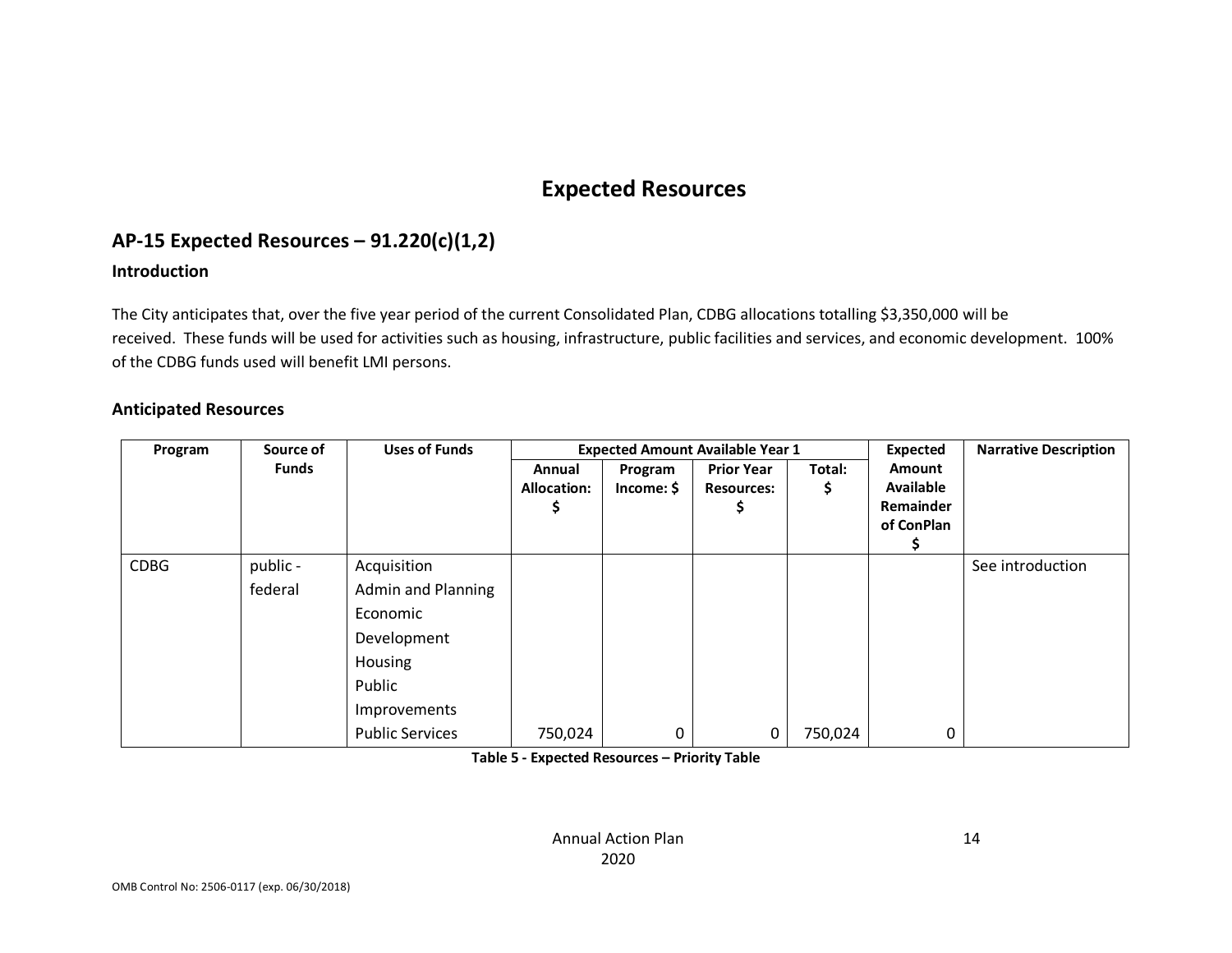## **Explain how federal funds will leverage those additional resources (private, state and local funds), including a description of how matching requirements will be satisfied**

There is no matching requirement for the use of CDBG funds. However, Clovis strives to leverage as many funding sources as possible when planning community and economic development activities. For example, in the previous funding year Clovis used remnant Redevelopment Agency funds and State HOME funds for the purpose of expanding and preserving Clovis' affordable housing stock.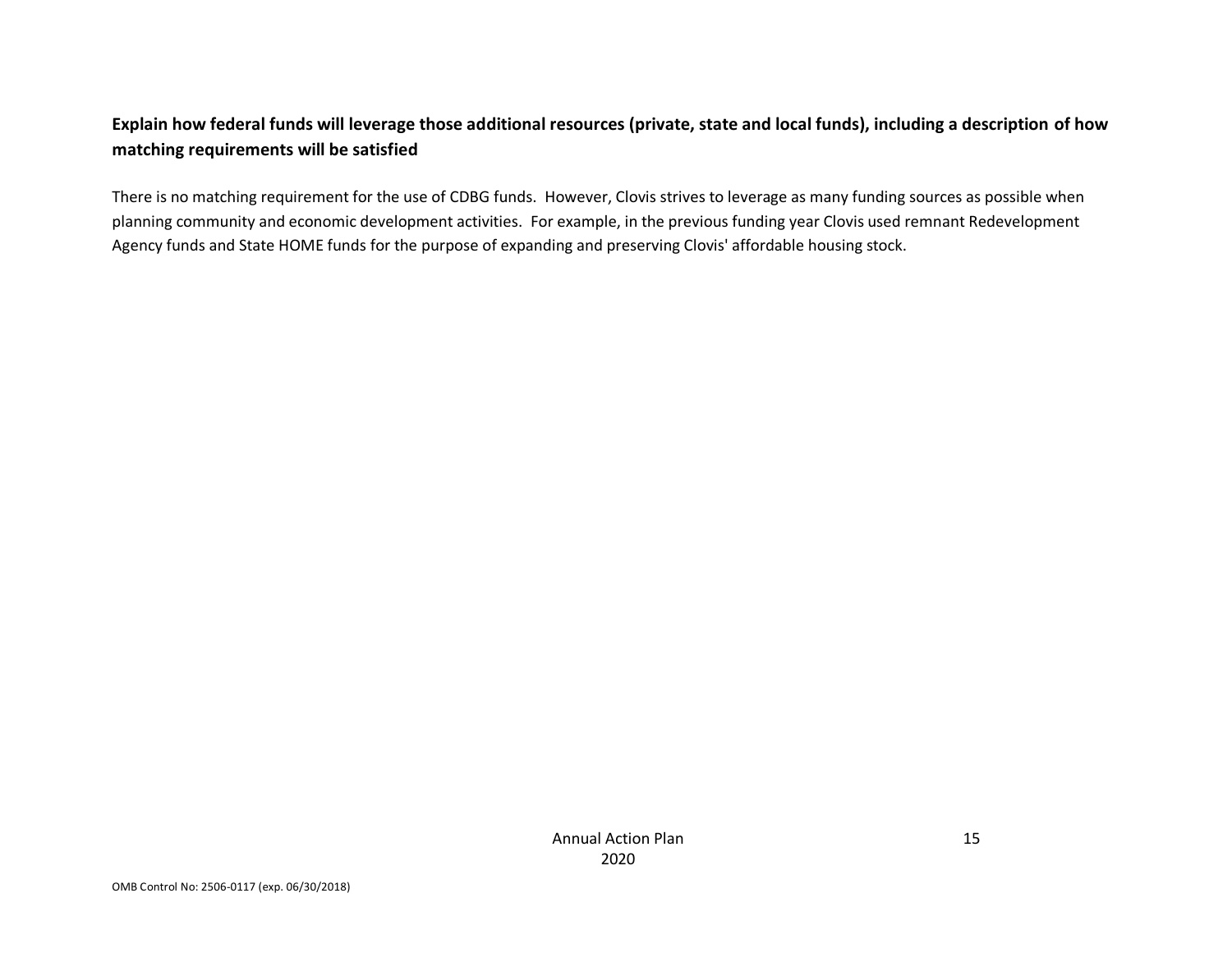## **If appropriate, describe publically owned land or property located within the jurisdiction that may be used to address the needs identified in the plan**

The City of Clovis donated three publicly-owned lots (purchased with RDA funds) in the Stanford Addition to the local Habitat for Humanity affiliate for construction of three affordable housing units. All three homes are now completed and occupied by low-income households. Clovis recently purchased a vacant, dilapidated home at the Northeast Corner of 4<sup>th</sup> Street and Sunnyside Avenue in Clovis. The home will be demolished, and the lot split into two parcels. The City will partner with an affordable housing development to construct two new single-family homes on the site to be occupied by lowincome households.

### **Discussion**

The City of Clovis is committed to leveraging as many funds as possible against the CDBG allocation. In addition to the narrative above, the City provided \$1,000,000 to the Fresno Housing Authority for the construction of 60 units of affordable housing. The funding was provided through the City's Affordable Housing Development Impact Fee Reduction Program.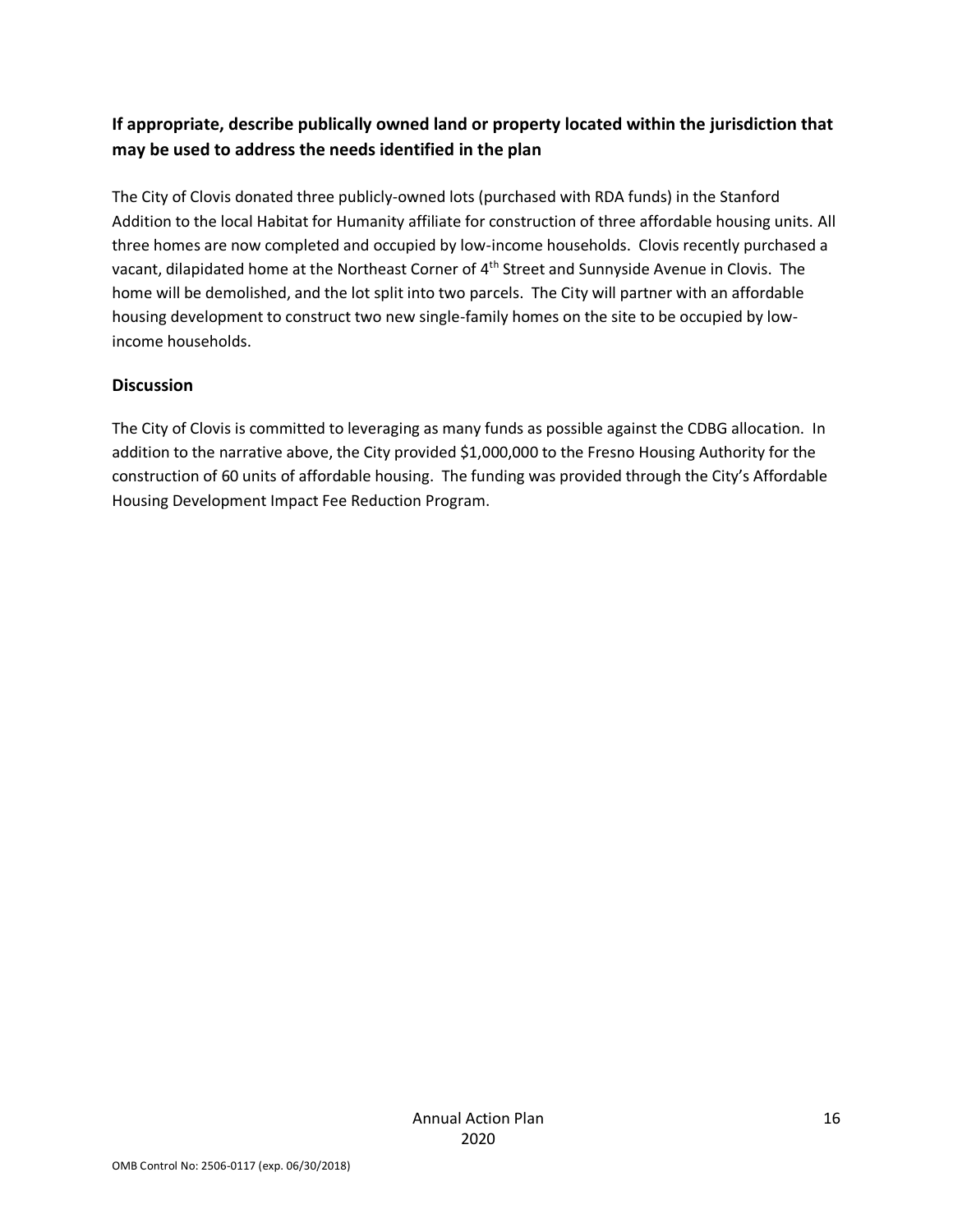# **Annual Goals and Objectives**

# **AP-20 Annual Goals and Objectives**

### **Goals Summary Information**

| Sort  | <b>Goal Name</b>         | <b>Start</b> | End  | Category           | Geographic | <b>Needs</b>             | <b>Funding</b> | <b>Goal Outcome Indicator</b>         |
|-------|--------------------------|--------------|------|--------------------|------------|--------------------------|----------------|---------------------------------------|
| Order |                          | Year         | Year |                    | Area       | <b>Addressed</b>         |                |                                       |
|       | Affordable               | 2016         | 2020 | Affordable Housing |            | Affordable               | CDBG:          | Homeowner Housing Rehabilitated: 28   |
|       | Housing                  |              |      |                    |            | Housing                  | \$125,000      | <b>Household Housing Unit</b>         |
|       | <b>Public Facilities</b> | 2016         | 2020 | Non-Housing        |            | <b>Public Facilities</b> | CDBG:          | Public Facility or Infrastructure     |
|       |                          |              |      | Community          |            |                          | \$430,000      | Activities other than Low/Moderate    |
|       |                          |              |      | Development        |            |                          |                | Income Housing Benefit: 15801 Persons |
|       |                          |              |      |                    |            |                          |                | Assisted                              |
| 3     | Economic                 | 2016         | 2020 | Non-Housing        |            | Economic                 | CDBG:          | Microenterprise: 6 Low/Moderate       |
|       | Development              |              |      | Community          |            | Development              |                | <b>Income Persons</b>                 |
|       |                          |              |      | Development        |            |                          | \$70,247       |                                       |

**Table 6 – Goals Summary**

### **Goal Descriptions**

| <b>Goal Name</b>   | Affordable Housing                                                                                                     |
|--------------------|------------------------------------------------------------------------------------------------------------------------|
| Goal               | Clovis will provide housing rehabilitation grants to LMI homeowners within the City of Clovis. The grants will pay for |
| <b>Description</b> | repairs related to health and safety deficiencies in the home.                                                         |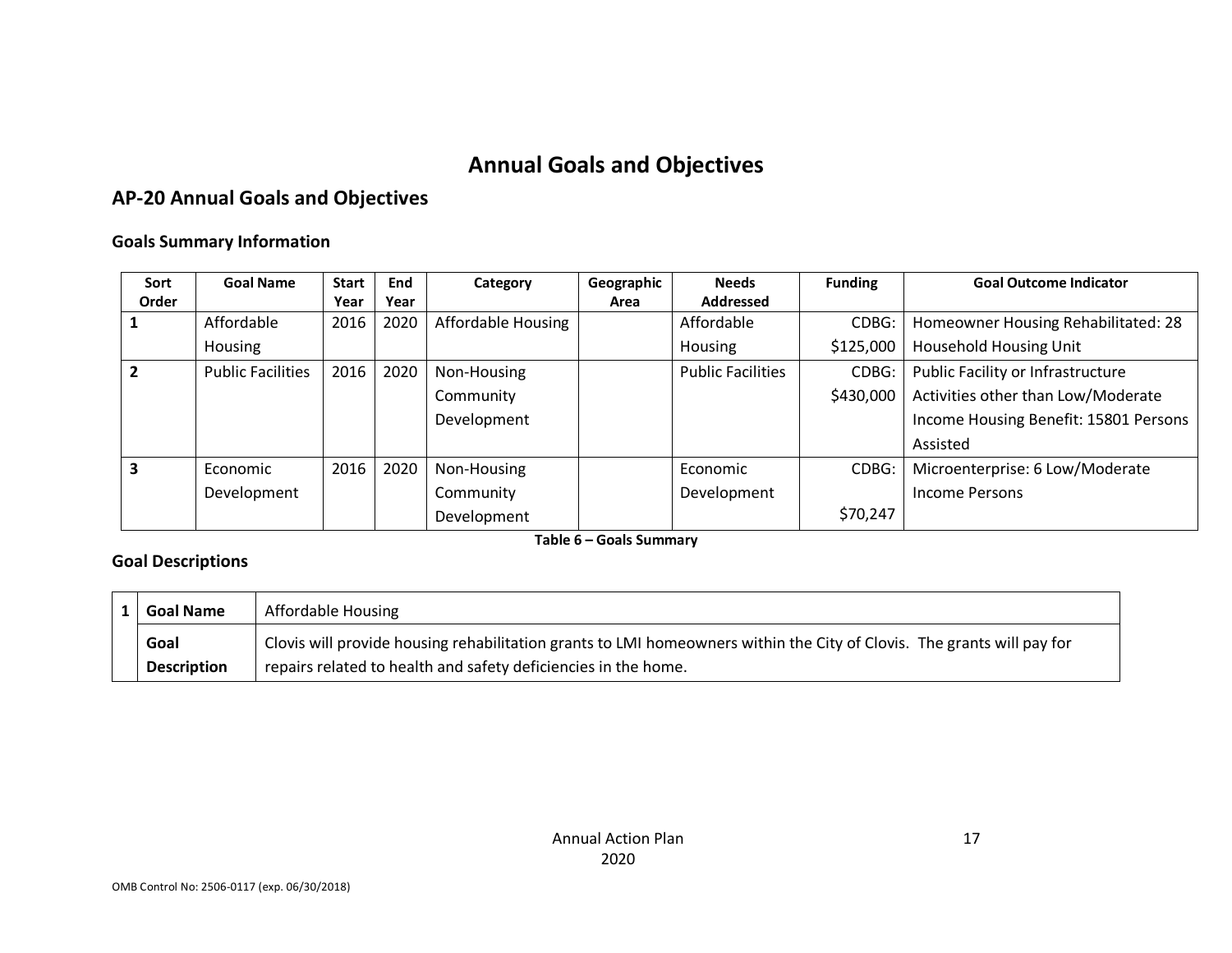|                                                 | <b>Goal Name</b>           | <b>Public Facilities</b>                                                                                                                                                                                             |
|-------------------------------------------------|----------------------------|----------------------------------------------------------------------------------------------------------------------------------------------------------------------------------------------------------------------|
|                                                 | Goal<br><b>Description</b> | Clovis will reconstruct the alleys at Dennis and Mitchell Avenues in the amount of \$150,000; Dennis and Beverly Avenues<br>in the amount of \$140,000; and Beverly and San Jose Avenues in the amount of \$140,000. |
| <b>Economic Development</b><br><b>Goal Name</b> |                            |                                                                                                                                                                                                                      |
|                                                 | Goal<br><b>Description</b> | Clovis will use \$70,247 of CDBG funding for continuation of the commercial kitchen project that allows LMI entrepreneurs<br>to expand their businesses.                                                             |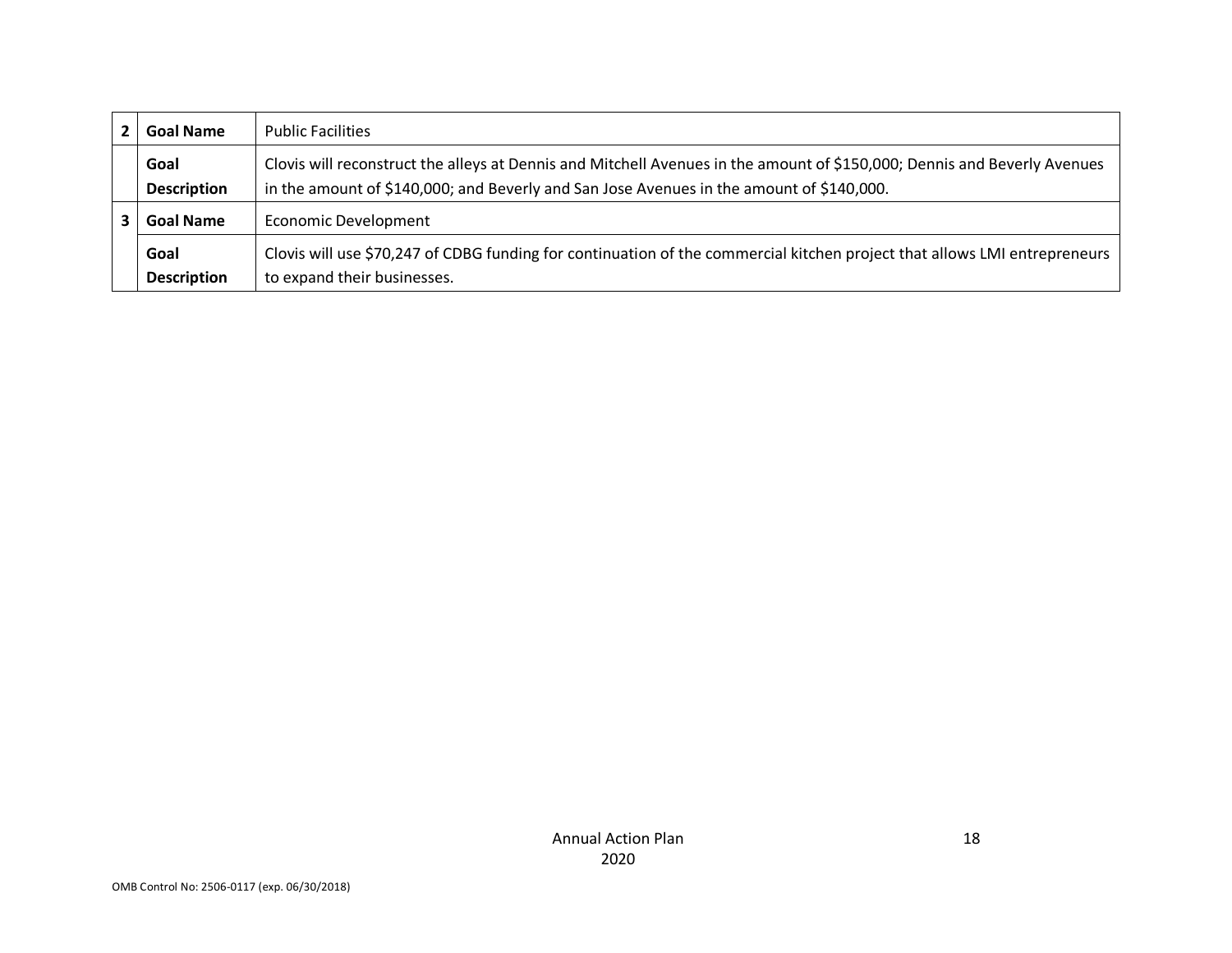# **Projects**

# **AP-35 Projects – 91.220(d)**

### **Introduction**

The goals described in the current Consolidated Plan represent high priority needs for the City of Clovis, and serve as the basis for the strategic actions the City will use to meet those needs. It is our goal that meeting these needs will expand and preserve the affordable housing stock in Clovis, as well as provide public facilities improvements and public services that will strengthen neighborhood revitalization. The City of Clovis implements all CDBG-funded activities in-house.

### **Projects**

| #              | <b>Project Name</b>                   |  |  |  |  |  |  |
|----------------|---------------------------------------|--|--|--|--|--|--|
| 1              | <b>Housing Rehabilitation</b>         |  |  |  |  |  |  |
| $\overline{2}$ | Dennis/Mitchell Alley Reconstruction  |  |  |  |  |  |  |
| 3              | Dennis/Beverly Alley Reconstruction   |  |  |  |  |  |  |
| 4              | Beverly/San Jose Alley Reconstruction |  |  |  |  |  |  |
| 5              | Microenterprise                       |  |  |  |  |  |  |
| 6              | <b>Area-Based Policing</b>            |  |  |  |  |  |  |
| 7              | Administration                        |  |  |  |  |  |  |
|                | <b>Table 7 - Project Information</b>  |  |  |  |  |  |  |

# **Describe the reasons for allocation priorities and any obstacles to addressing underserved needs**

The projects were selected because they align with the goals that were prioritized as high in the Consolidated Plan. One obstacle to addressing underserved needs is a lack of available funding to meet the need.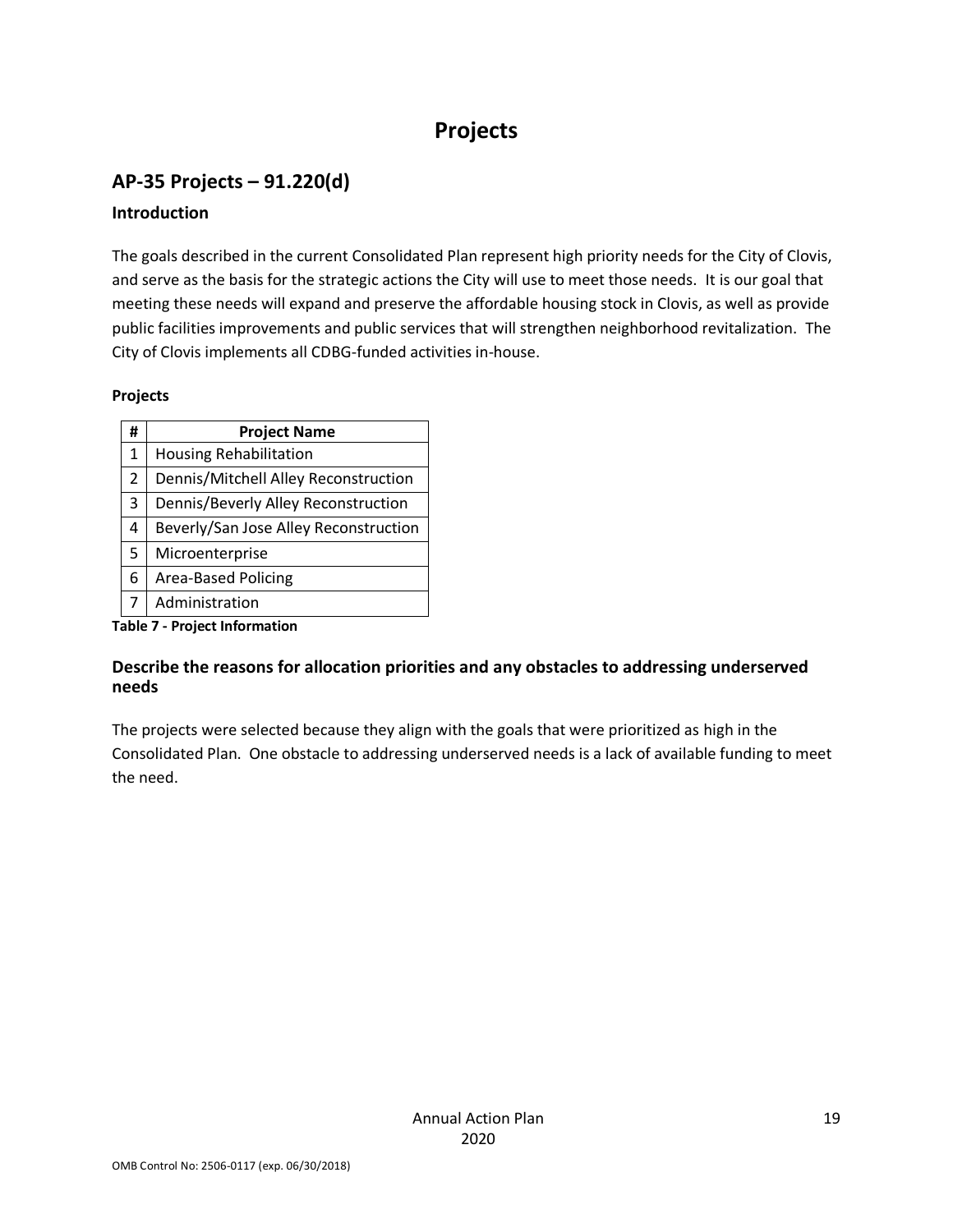# **AP-38 Project Summary**

**Project Summary Information**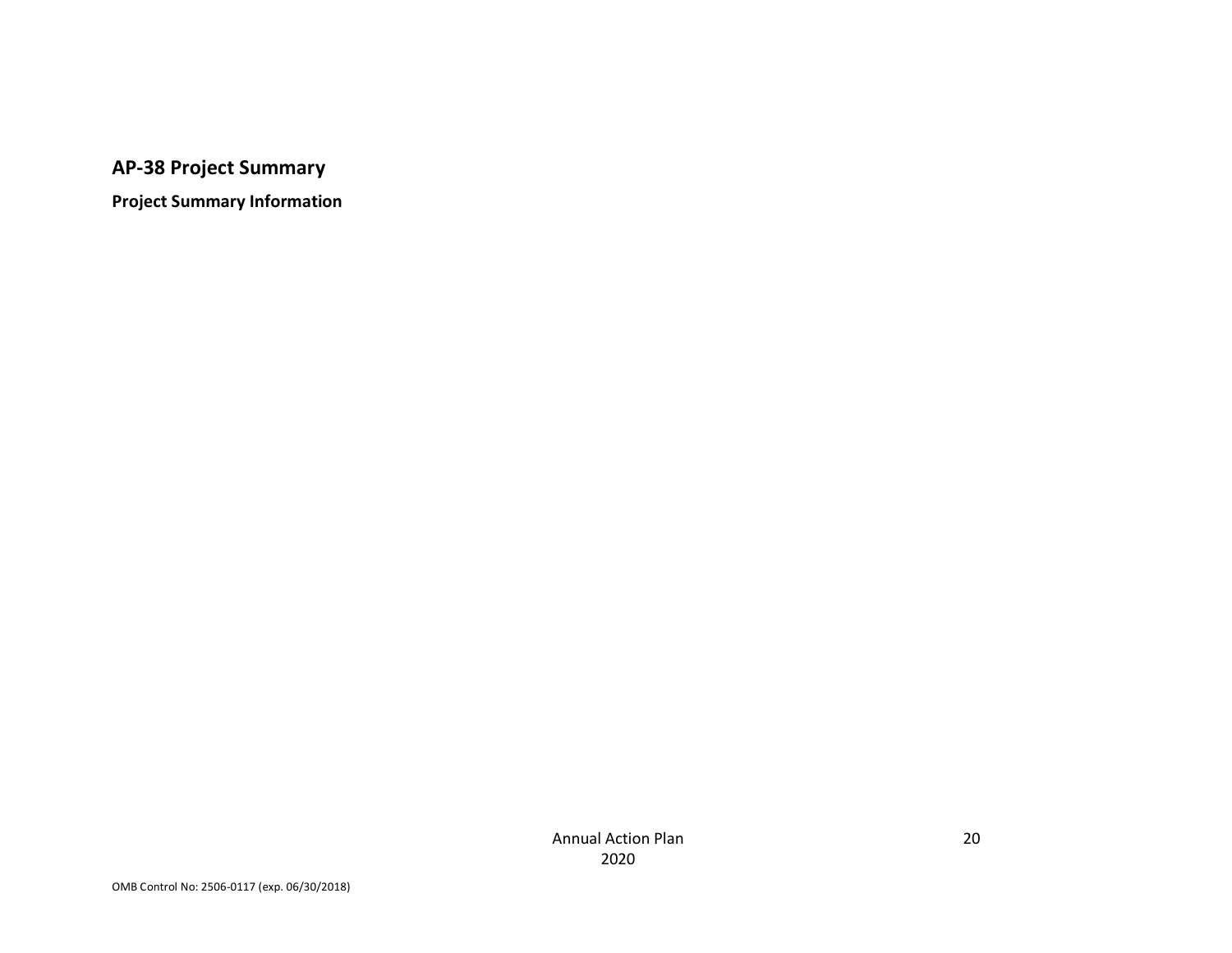| $\mathbf{1}$            | <b>Project Name</b>              | <b>Housing Rehabilitation</b>                                                                                                                      |
|-------------------------|----------------------------------|----------------------------------------------------------------------------------------------------------------------------------------------------|
|                         | <b>Target Area</b>               |                                                                                                                                                    |
|                         | <b>Goals</b><br>Supported        | <b>Affordable Housing</b>                                                                                                                          |
|                         | <b>Needs</b><br><b>Addressed</b> | Affordable Housing                                                                                                                                 |
|                         | <b>Funding</b>                   | CDBG: \$125,000                                                                                                                                    |
|                         | <b>Description</b>               | Provide grants to low-income owner-occupied households for the purpose of<br>making repairs to health and safety-related deficiencies in the home. |
| $\overline{2}$          | <b>Project Name</b>              | Dennis/Mitchell Alley Reconstruction                                                                                                               |
|                         | <b>Target Area</b>               |                                                                                                                                                    |
|                         | <b>Goals</b><br><b>Supported</b> | <b>Public Facilities</b>                                                                                                                           |
|                         | <b>Needs</b><br><b>Addressed</b> | <b>Public Facilities</b>                                                                                                                           |
|                         | <b>Funding</b>                   | CDBG: \$150,000                                                                                                                                    |
|                         | <b>Description</b>               | Reconstruct the alley between Dennis Avenue and Mitchell Avenue in Clovis.                                                                         |
| $\overline{\mathbf{3}}$ | <b>Project Name</b>              | Dennis/Beverly Alley Reconstruction                                                                                                                |
|                         | <b>Target Area</b>               |                                                                                                                                                    |
|                         | <b>Goals</b><br><b>Supported</b> | <b>Public Facilities</b>                                                                                                                           |
|                         | <b>Needs</b><br><b>Addressed</b> | <b>Public Facilities</b>                                                                                                                           |
|                         | <b>Funding</b>                   | CDBG: \$140,000                                                                                                                                    |
|                         | <b>Description</b>               | Reconstruct the alley between Dennis Avenue and Beverly Avenue in Clovis.                                                                          |
| 4                       | <b>Project Name</b>              | Beverly/San Jose Alley Reconstruction                                                                                                              |
|                         | <b>Target Area</b>               |                                                                                                                                                    |
|                         | <b>Goals</b><br><b>Supported</b> | <b>Public Facilities</b>                                                                                                                           |
|                         | <b>Needs</b><br><b>Addressed</b> | <b>Public Facilities</b>                                                                                                                           |
|                         | <b>Funding</b>                   | CDBG: \$140,000                                                                                                                                    |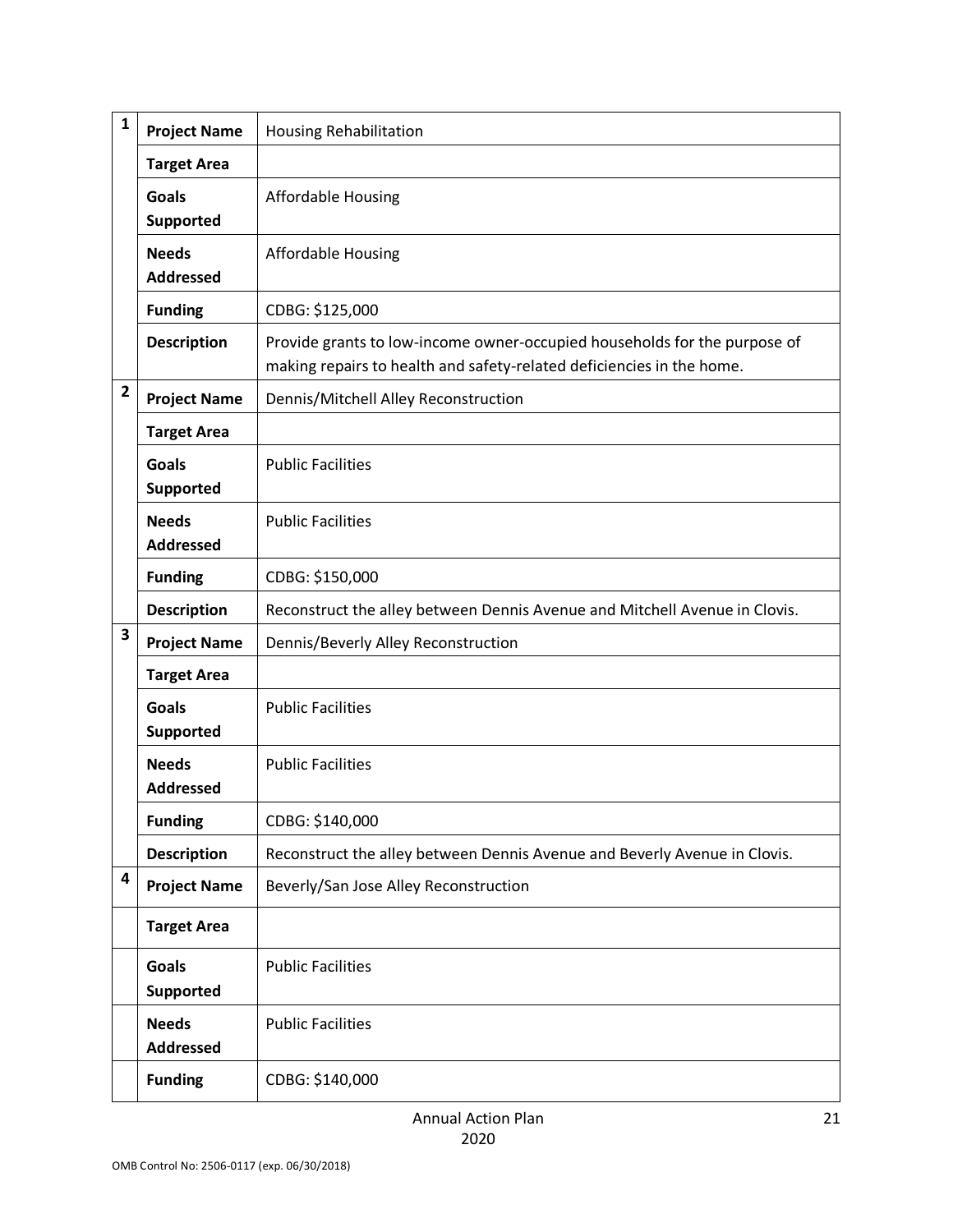|   | <b>Description</b>               | Reconstruct the alley between Beverly Avenue and San Jose Avenue in Clovis.                                 |
|---|----------------------------------|-------------------------------------------------------------------------------------------------------------|
| 5 | <b>Project Name</b>              | Microenterprise                                                                                             |
|   | <b>Target Area</b>               |                                                                                                             |
|   | <b>Goals</b><br>Supported        | <b>Economic Development</b>                                                                                 |
|   | <b>Needs</b><br><b>Addressed</b> | <b>Economic Development</b>                                                                                 |
|   | <b>Funding</b>                   | CDBG: \$70,247                                                                                              |
|   | <b>Description</b>               | Continuation of the commercial kitchen project that allows LMI entrepreneurs to<br>expand their businesses. |
| 4 | <b>Project Name</b>              | Area-Based Policing                                                                                         |
|   | <b>Target Area</b>               |                                                                                                             |
|   | <b>Goals</b><br>Supported        | <b>Crime Awareness</b>                                                                                      |
|   | <b>Needs</b><br><b>Addressed</b> | <b>Crime Awareness</b>                                                                                      |
|   | <b>Funding</b>                   | CDBG: \$112,503                                                                                             |
|   | <b>Description</b>               | Provide area-based policing in LMI census tracts/block groups in Clovis.                                    |
| 5 | <b>Project Name</b>              | Administration                                                                                              |
|   | <b>Target Area</b>               |                                                                                                             |
|   | <b>Goals</b><br><b>Supported</b> | <b>Public Facilities</b><br>Affordable Housing                                                              |
|   | <b>Needs</b><br><b>Addressed</b> | <b>Affordable Housing</b><br><b>Public Facilities</b><br><b>Economic Development</b>                        |
|   | <b>Funding</b>                   | CDBG: \$135,005                                                                                             |
|   | <b>Description</b>               | General administration of Clovis' CDBG allocation for FY 2020-21, including staff<br>time.                  |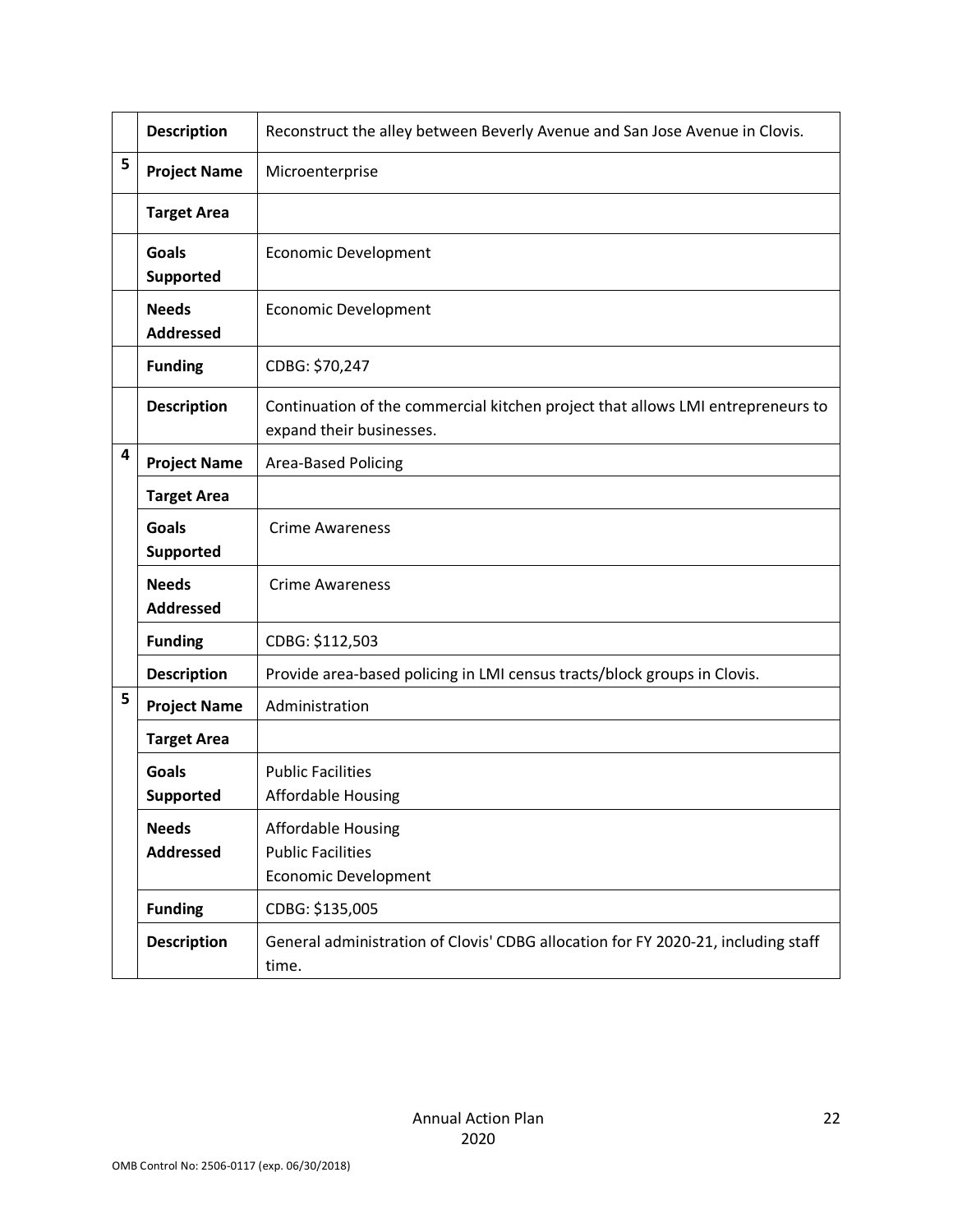# **AP-50 Geographic Distribution – 91.220(f)**

# **Description of the geographic areas of the entitlement (including areas of low-income and minority concentration) where assistance will be directed**

Home rehabilitation assistance will be open to all LMI owner-occupied households throughout Clovis. ADA improvements will benefit a Limited Clientele (presumed LMI) throughout Clovis. Alley reconstruction and area-based policing will take place only in LMI Census Tracts/Block Groups.

### **Geographic Distribution**

| Target Area   Percentage of Funds |
|-----------------------------------|
|                                   |

**Table 8 - Geographic Distribution** 

### **Rationale for the priorities for allocating investments geographically**

CDBG investments will be made in Census Tracts were at least 51% of the residents are low- tomoderate-income.

### **A map that identifies the LMI Census Tracts in Clovis is attached.**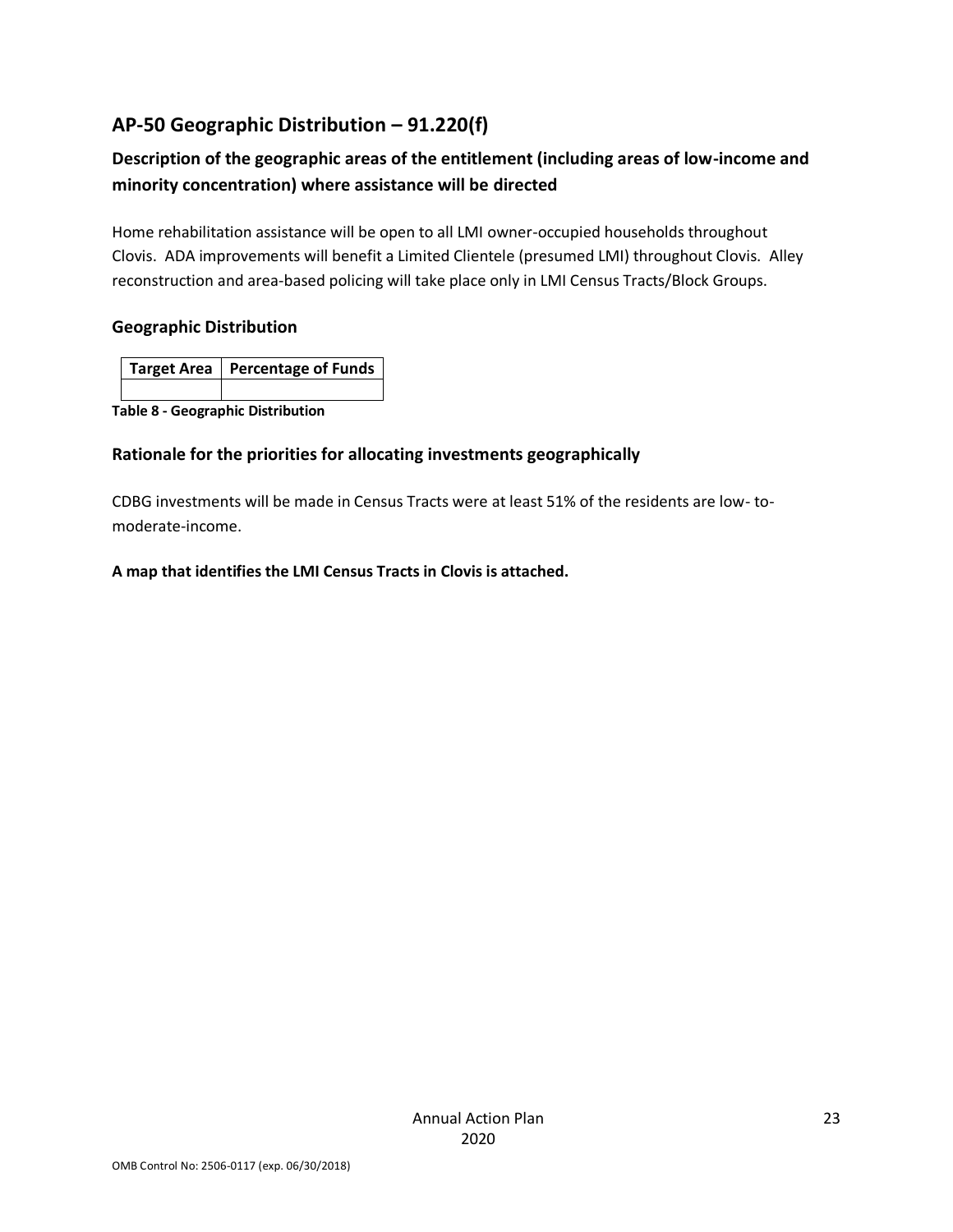# **Affordable Housing**

# **AP-55 Affordable Housing – 91.220(g)**

### **Introduction**

Clovis intends to provide home repair grant assistance to approximately 50 LMI households for the purposes of correcting health and safety deficiencies within owner-occupied homes.

| One Year Goals for the Number of Households to be Supported |    |
|-------------------------------------------------------------|----|
| Homeless                                                    |    |
| Non-Homeless                                                | 28 |
| Special-Needs                                               |    |
| Total                                                       | 28 |

**Table 5 - One Year Goals for Affordable Housing by Support Requirement**

| One Year Goals for the Number of Households Supported Through   |    |  |
|-----------------------------------------------------------------|----|--|
| Rental Assistance                                               |    |  |
| The Production of New Units                                     |    |  |
| <b>Rehab of Existing Units</b>                                  | 28 |  |
| <b>Acquisition of Existing Units</b>                            |    |  |
| Total                                                           | 28 |  |
| Table 6 - One Year Goals for Affordable Housing by Support Type |    |  |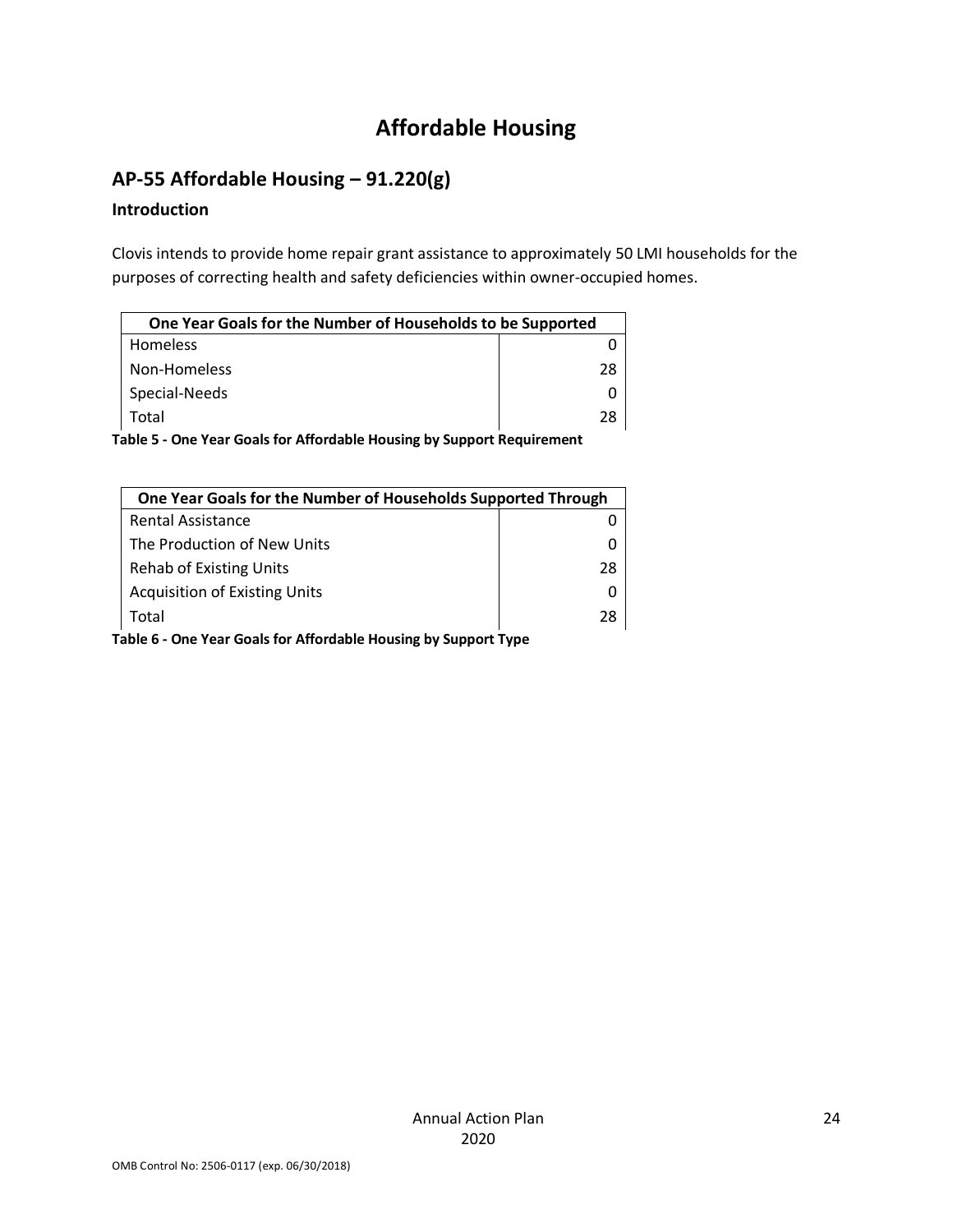# **AP-60 Public Housing** *–* **91.220(h)**

### **Introduction**

The City of Clovis currently does not have publicly-owned housing. However, the Fresno Housing Authority has started construction on a 60-unit apartment complex for low-income tenants. Construction is anticipated to be completed by early 2021. The project is called Solivita Commons, and is located at the Northeast Corner of Willow and Alluvial Avenues in Clovis. Clovis provided \$1,000,000 toward the construction of the project through its Affordable Housing Development Impact Fee Reduction Program.

### **Actions planned during the next year to address the needs to public housing**

Clovis supports the Solivita Housing Authority project, and will continue to work with the Housing Authority to facilitate additional projects in the future.

## **Actions to encourage public housing residents to become more involved in management and participate in homeownership**

The City of Clovis has a first-time homebuyer program, funded with State HOME funds (when available), and advertises the program throughout the City and on the City's website.

## **If the PHA is designated as troubled, describe the manner in which financial assistance will be provided or other assistance**

The Fresno Housing Authority is not considered troubled.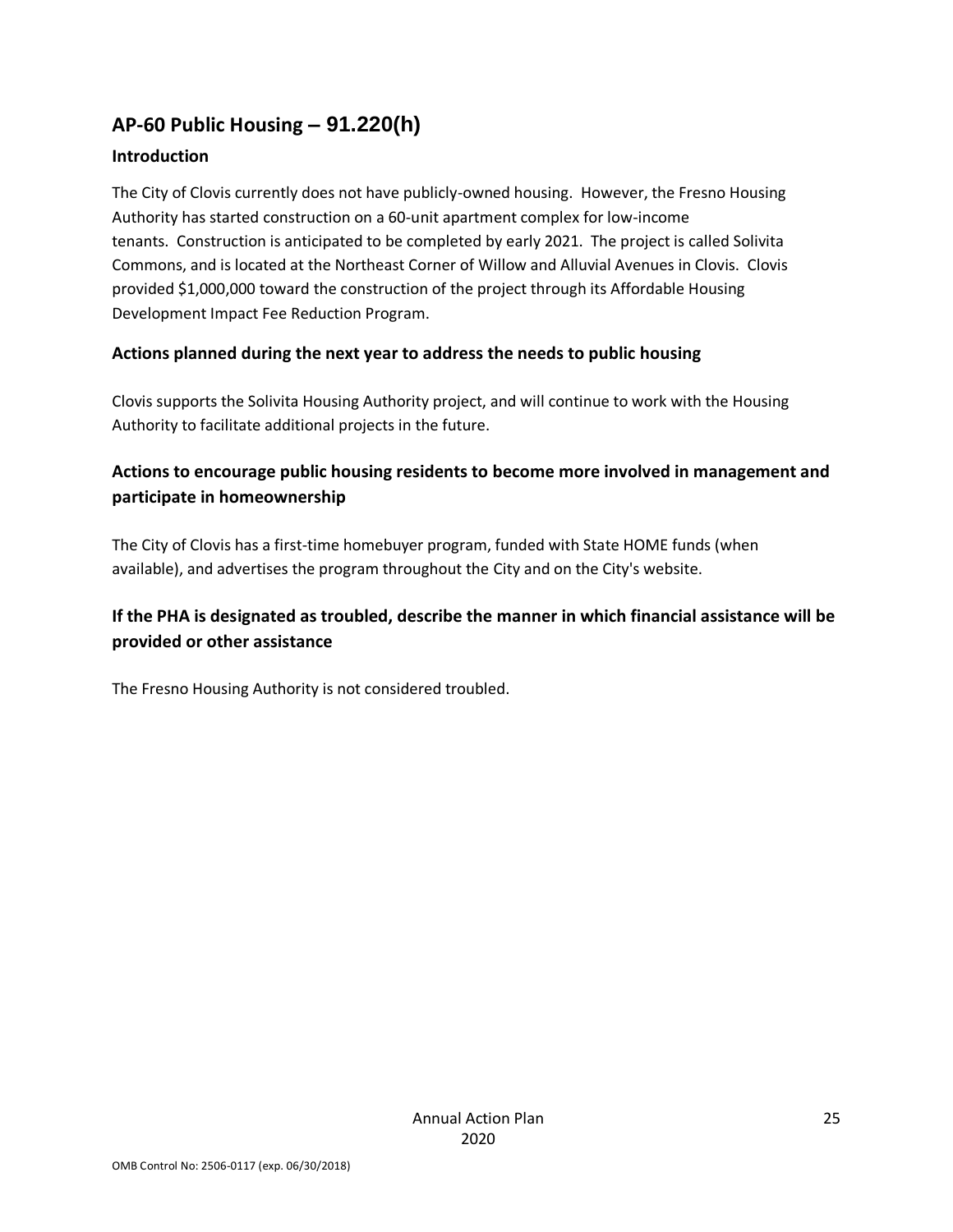# **AP-65 Homeless and Other Special Needs Activities – 91.220(i)**

### **Introduction**

The City of Clovis does not receive funding specifically to assist the homeless population. The City of Clovis is an active member of the Fresno Madera Continuum of Care (FMCoC), which is the organization that acts as the regional planning body to address homelessness in the region. This collaborative group addresses homeless issues including chronic homelessness, homelessness prevention, and discharge coordination policies on the region-wide basis of Fresno and Madera Counties, which includes the City of Clovis. Based upon the consultation process, the City has recognized a need for shelters for other atrisk populations such as youth and veterans, and will pursue projects to serve these populations. Clovis shares tax revenue with Fresno County that helps support programs such as the Marjaree Mason Center, which reports servicing over 300 battered women from the Clovis area per year. In addition, the tax revenue supports the EOC Sanctuary Youth Center that reports sheltering over 200 homeless youths ages 11-17 annually.

## **Describe the jurisdictions one-year goals and actions for reducing and ending homelessness including**

## **Reaching out to homeless persons (especially unsheltered persons) and assessing their individual needs**

The City of Clovis has no dedicated homeless shelters or services, but does have one transitional housing facility. The City is an active supporter of the MAP Point at POV, and those needing homeless services within Clovis are provided an opportunity to utilize the MAP services. Operated by The Poverello Housing (a homeless shelter), MAP (Multi-Agency Access Program) is an integrated intake process that connects individuals facing housing, substance abuse, physical health and/or mental health challenges to supportive services. MAP Point at POV is a physical intake location for the community homeless population. Clovis Police Department has an officer assigned to be a liaison to those who are homeless in Clovis, and will provide transportation to services including MAP Point and the Fresno Rescue Mission.

### **Addressing the emergency shelter and transitional housing needs of homeless persons**

The City of Clovis Development Code allows emergency shelters and transitional housing, by-right, in all areas zoned as residential. The City is currently working with a developer who would like to develop a permanent supportive housing project in Clovis. This will be Clovis' first PSH development.

**Helping homeless persons (especially chronically homeless individuals and families, families with children, veterans and their families, and unaccompanied youth) make the transition to permanent housing and independent living, including shortening the period of time that individuals and families experience homelessness, facilitating access for homeless individuals** 

> Annual Action Plan 2020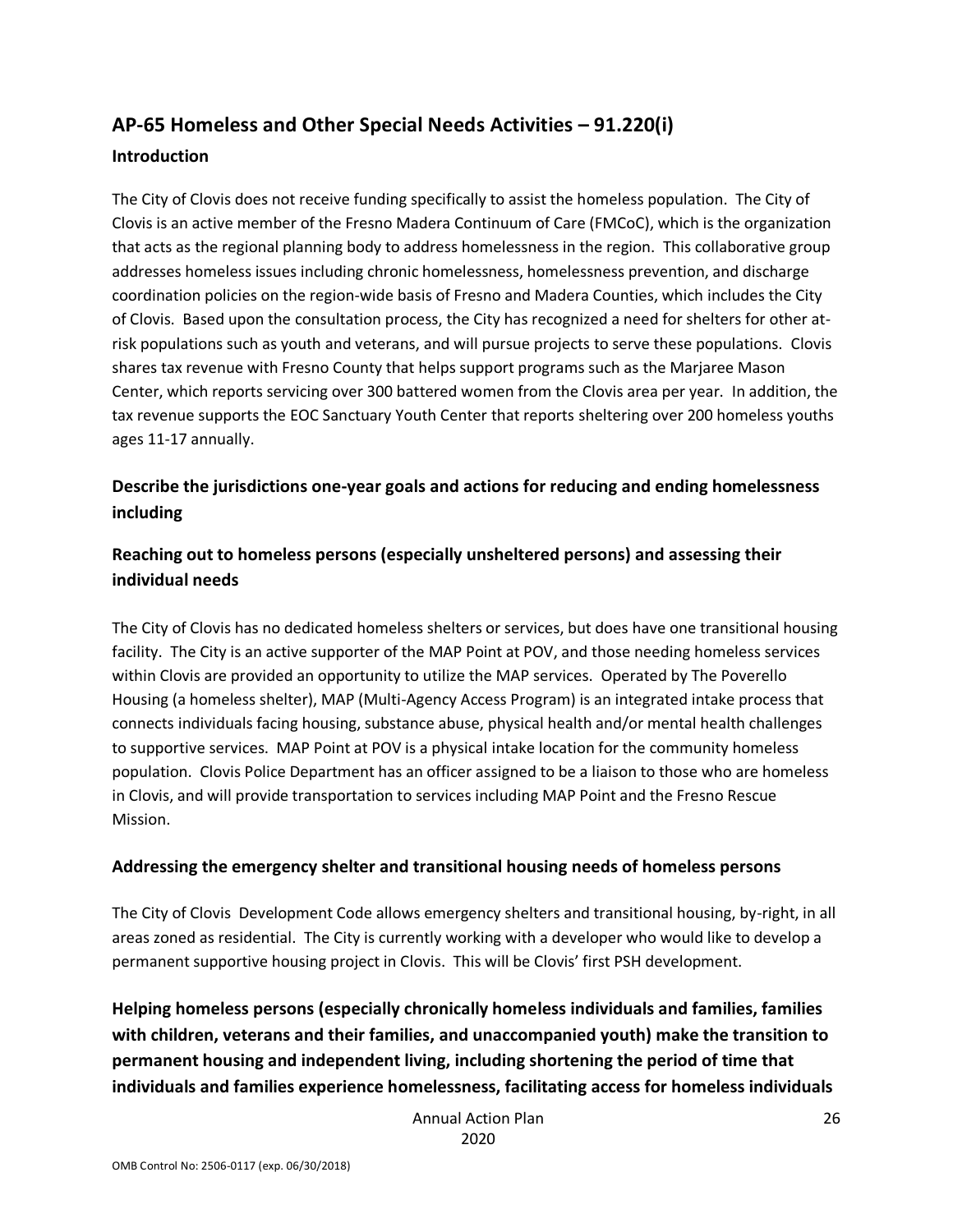## **and families to affordable housing units, and preventing individuals and families who were recently homeless from becoming homeless again**

The City of Clovis has no dedicated homeless shelters or services. However, the City is an active supporter of the MAP Point at POV, and those needing homeless services within Clovis are provided an opportunity to utilize the MAP services. Operated by The Poverello Housing (a homeless shelter), MAP (Multi-Agency Access Program) is an integrated intake process that connects individuals facing housing, substance abuse, physical health and/or mental health challenges to supportive services. MAP Point at POV is a physical intake location for the community homeless population.

**Helping low-income individuals and families avoid becoming homeless, especially extremely low-income individuals and families and those who are: being discharged from publicly funded institutions and systems of care (such as health care facilities, mental health facilities, foster care and other youth facilities, and corrections programs and institutions); or, receiving assistance from public or private agencies that address housing, health, social services, employment, education, or youth needs.**

Clovis does not have supportive housing for those described in this section. However, Clovis residents have access to many facilities within Fresno County. In the neighboring City of Fresno, there are 236 licensed community care facilities with a total of 4,386 supportive housing beds available for persons with health-related conditions, including:

- Adult Residential Facilities are facilities of any capacity that provide 24-hour non-medical care for adults ages 18-59, who are unable to provide for their own daily needs. Adults may be physically handicapped, developmentally disabled, and/or mentally disabled.
- Residential Care Facilities for the Elderly provide care, supervision and assistance with activities of daily living, such as bathing and grooming. They may also provide incidental medical services under special care plans. The facilities provide services to person 60 years of age and over, and persons under 60 with comparable needs. These facilities can also be known as assisted living facilities, nursing homes, and board and care homes.
- Social Rehabilitation Facilities are facilities that provide 24-hour non-medical care and supervision in a group setting to adults recovering from mental illnesses who temporarily need assistance.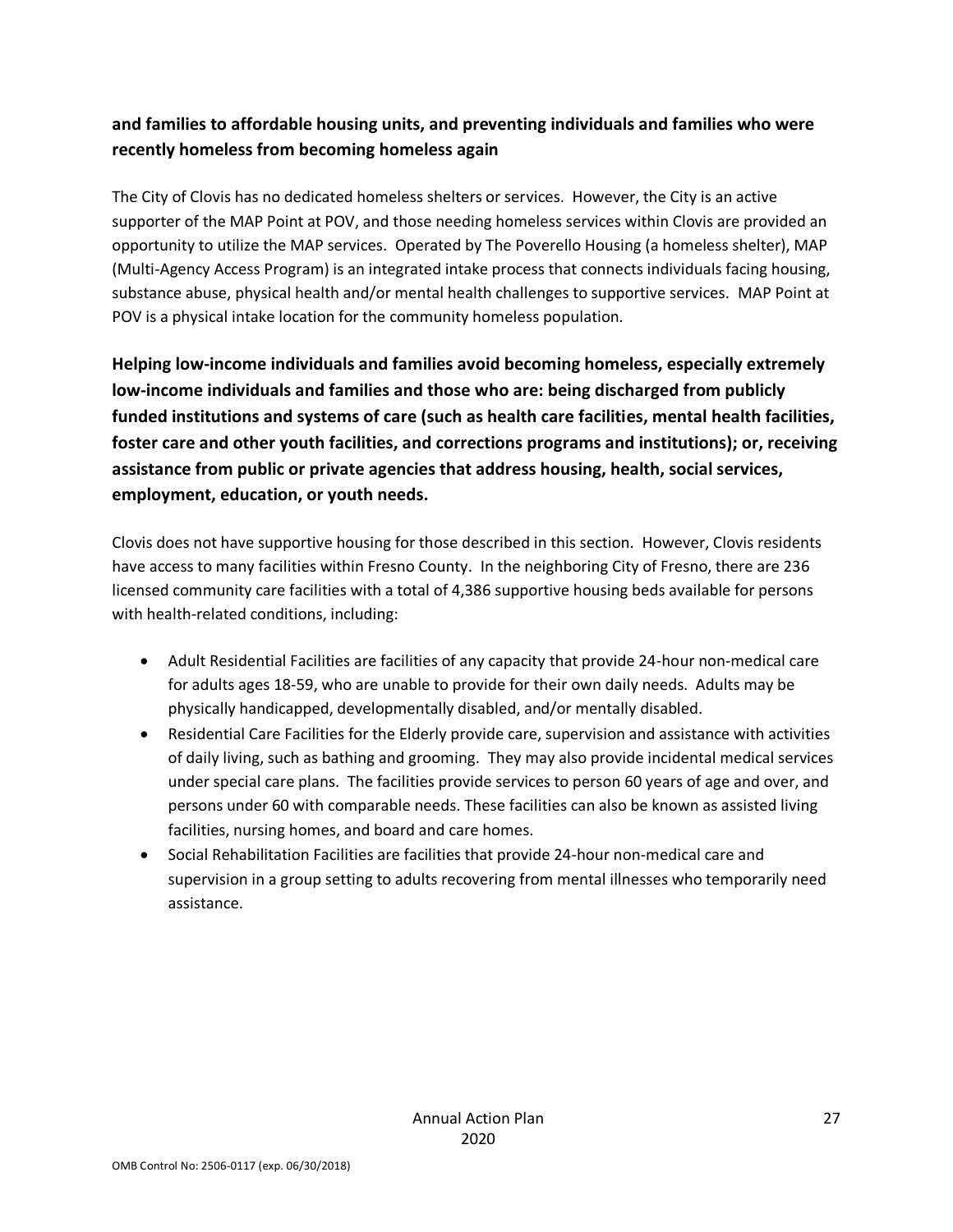# **AP-75 Barriers to affordable housing – 91.220(j)**

### **Introduction:**

Clovis faces barriers to affordable housing that are common across housing markets, including decreasing supply of developable land, which increases the cost of acquisition and development of the land.

**Actions it planned to remove or ameliorate the negative effects of public policies that serve as barriers to affordable housing such as land use controls, tax policies affecting land, zoning ordinances, building codes, fees and charges, growth limitations, and policies affecting the return on residential investment**

In its 2015-2023 Housing Element, Clovis identified several governmental constraints to the development, maintenance, and improvement of housing and affordable housing, as follows: Zoning Code Amendments, Lot Consolidation and Lot Splits, and Monitoring of Planning and Development Fees. Nongovernmental constraints were identified as follows: Land Costs, Construction Costs, and Availability of Financing.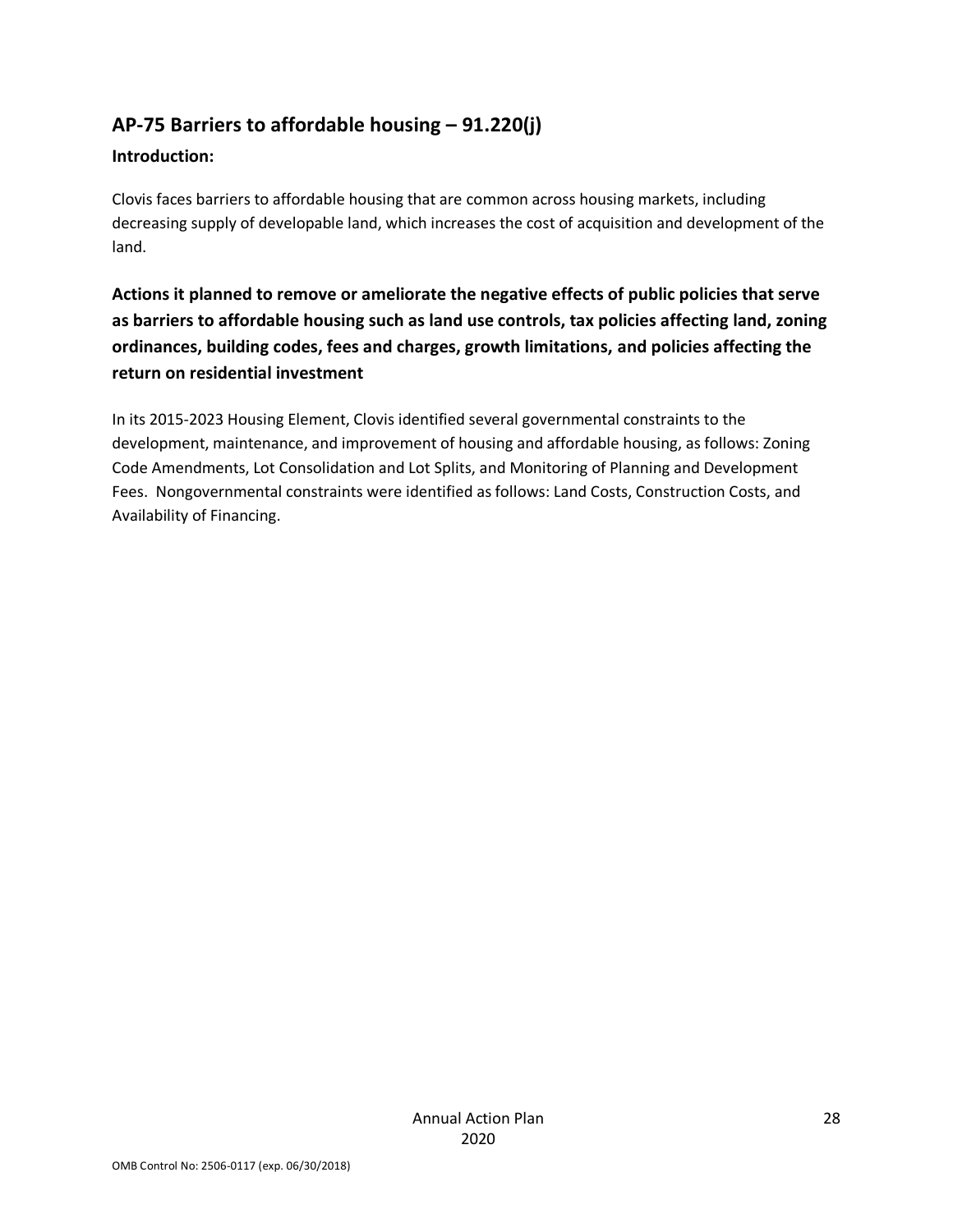## **AP-85 Other Actions – 91.220(k)**

### **Introduction:**

The City of Clovis intends to accomplish its goals and projects by investing its CDBG funds in rehabilitation of affordable housing, and repairs to public facilities in low- to moderate-income census tracts in the City. 100% of the CDBG funds expended in this program year will benefit low- to moderateincome persons.

### **Actions planned to address obstacles to meeting underserved needs**

Once approved by HUD, Clovis will immediately begin the implementation of the projects described in this action plan. In addition, the City will continue to pursue additional Federal, State, and private funding, when available, to assist in meeting the underserved needs of Clovis residents.

### **Actions planned to foster and maintain affordable housing**

Clovis, through the use of CDBG funds, will offer grants to low- to moderate-income owner-occupied households in need of repairs due to health and safety deficiencies.

Clovis will continue promote homeownership through its First-Time Homebuyer Program for low- to moderate-income households. This program is funded by State of California HOME funds. Homebuyers participating in the program can receive up to 50% of the total acquisition cost of a modest home located within the City of Clovis. The assistance is provided as a low-interest, deferred, 30-year loan. Clovis was awarded a \$1,000,000 HOME grant by the State of California, and the contract for the grant is currently in progress.

Clovis will continue to engage affordable housing developers to attempt to plan and develop affordable housing in Clovis.

Clovis donated three parcels of property in the Stanford Addition to Habitat for Humanity Fresno County. Each lot can accommodate a single-family home. All three homes have been completed and are currently occupied by low-income households. The City has recorded a deed restriction against each parcel, securing continued affordability for a minimum of 55 years.

Clovis will monitor available state and federal funding for affordable housing, and apply when appropriate.

Clovis will continue to offer its Affordable Housing Development Impact Fee Reduction Program as an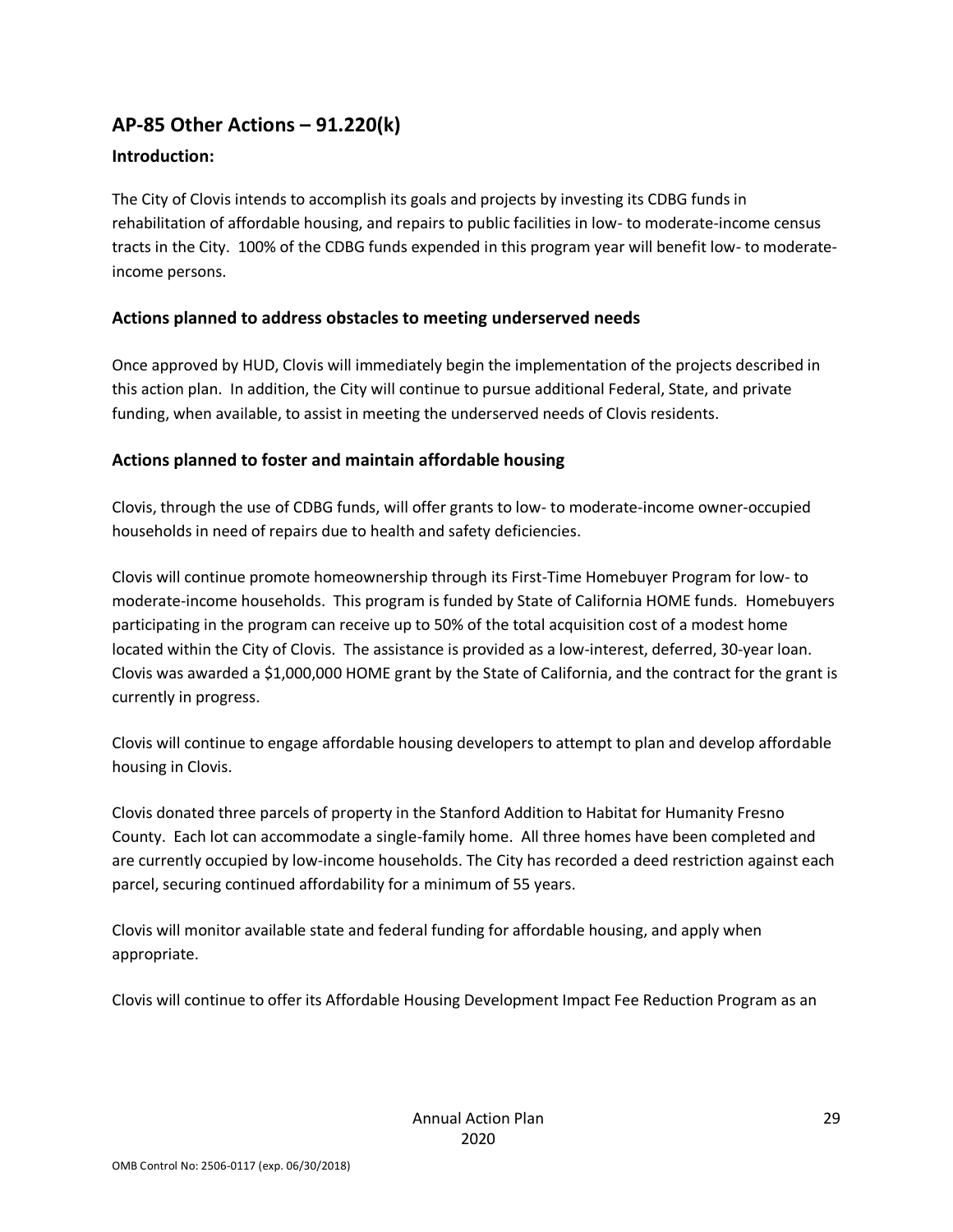incentive to affordable housing developers to develop affordable housing in Clovis.

### **Actions planned to reduce lead-based paint hazards**

Clovis will work with the Fresno County Department of Public Health, Environmental Health Division, and Residential Housing and Lead Program when necessary. Through the County's programs to address Lead-Based Paint hazards, City staff will work with homeowners and landlords to abate LBP hazards in their housing units.

### **Actions planned to reduce the number of poverty-level families**

Poverty-level families are at constant risk of homelessness. Unfortunately, Clovis does not receive funding specifically for homeless services. However, the City of Clovis is an active member of the Fresno Madera Continuum of Care (FMCoC), and helps Clovis' most vulnerable residents access the services of the region's social service providers.

### **Actions planned to develop institutional structure**

City of Clovis staff responsible for the administration of the CDBG program will continue to access online, local and regional training to improve and enhance the City's knowledge of the CDBG regulations.

### **Actions planned to enhance coordination between public and private housing and social service agencies**

The City of Clovis will continue to maintain memberships and participation in the FMCoC, and the San Joaquin Valley Housing Collaborative. In addition, the City will continue to work closely with Habitat for Humanity of Fresno County, Self Help Enterprises, and other local affordable housing developers.